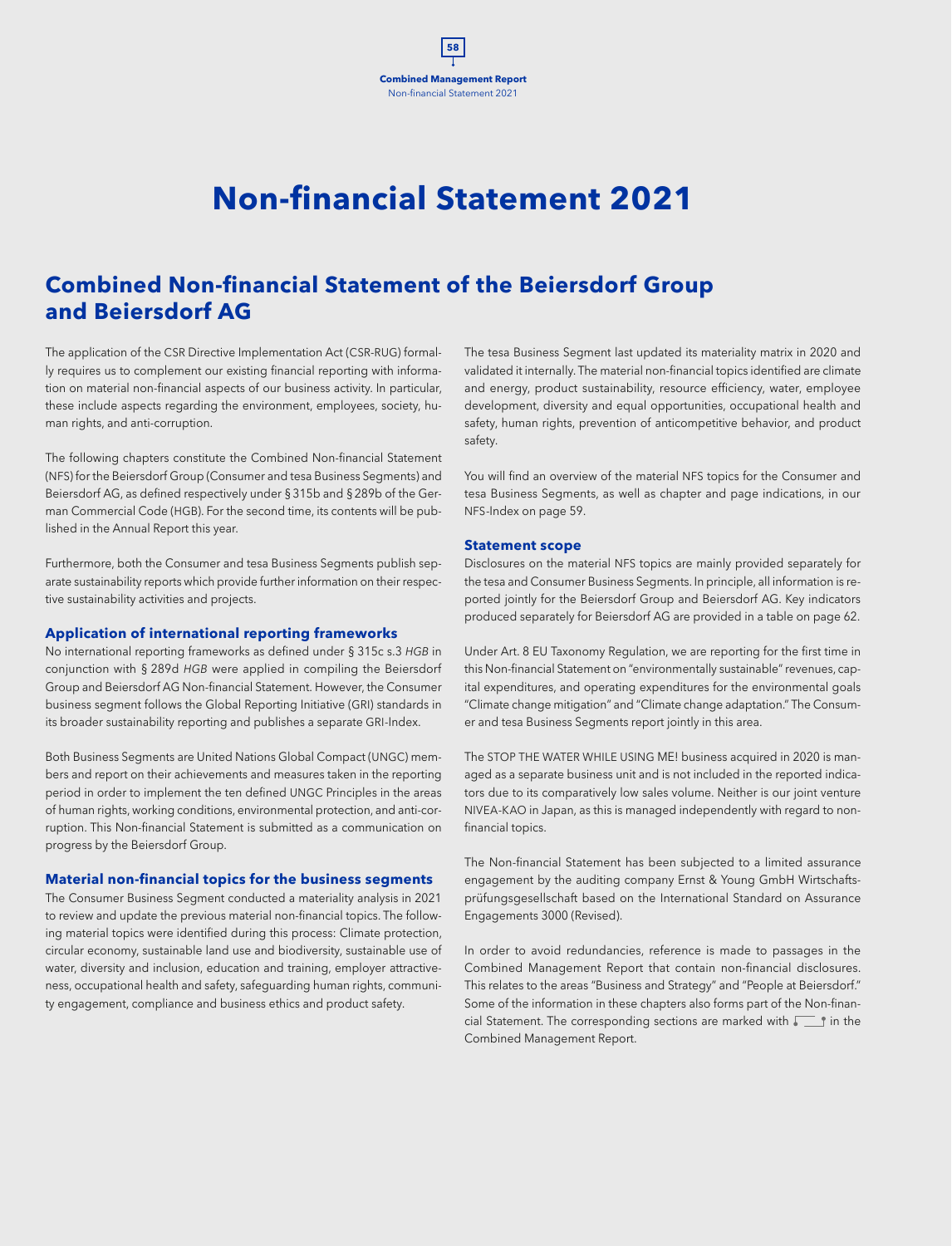## **NFE Index**

#### **STATEMENT TO THE COMBINED NON-FINANCIAL STATEMENT**

| Strategy                             |                              |       |                                        |       |
|--------------------------------------|------------------------------|-------|----------------------------------------|-------|
| <b>Description of Business Model</b> |                              |       |                                        |       |
| <b>Material risks</b>                |                              |       |                                        |       |
| NFS-Aspect                           | Material topics Consumer     |       | Material topics tesa                   |       |
| Environment                          | Climate protection           | p. 61 | Climate and energy                     | p. 61 |
|                                      | Circular economy             | p. 65 | Product sustainability                 | p. 67 |
|                                      | Sustainable land use         | p. 68 | Resource efficiency                    | p. 69 |
|                                      | Water                        | p. 70 | Water                                  | p. 70 |
| <b>Employees</b>                     | Training and education       | p. 71 | Employee development                   | p. 71 |
|                                      | Diversity and inclusion      | p. 71 | Diversity and equal opportunity        | p. 72 |
|                                      | Employer attractiveness      | p. 71 |                                        |       |
|                                      | Occupational health & safety | p. 73 | Occupational health & safety           | p. 73 |
| Society                              | Community engagement         | p. 75 |                                        |       |
| Human Rights                         | Safeguarding human rights    | p.76  | Safequarding human rights              | p. 76 |
| Compliance                           | Compliance & business ethics | p. 78 | Prevention of anticompetitive behavior | p. 78 |
| <b>Further matters</b>               | Product safety               | p. 80 | Product safety                         | p. 80 |
| <b>EU Taxonomy Reporting</b>         |                              |       |                                        |       |

## **Strategy**

Sustainability is a core component of Beiersdorf corporate culture and of fundamental importance in our decision-making and business processes. We strive to reconcile environmental protection, social responsibility, and economic success, and we have further expanded our commitment and engagement in all these areas since 2020. Since then, for example, we have had our climate targets verified by the Science Based Targets initiative, made new commitments in the area of circular economy, and introduced sustainability targets for the Board of Management.

The Beiersdorf Group has two cross-functional management committees to oversee our approach to climate issues and other relevant sustainability topics: In addition to the group-wide sustainability function, the Consumer Business Segment has established a Sustainability Council and tesa a Sustainability Committee. The directors of all relevant business units are represented on these committees, each of which is chaired by an Executive Board Member. Both committees meet at least every quarter.

We also maintain a regular dialog with our external stakeholders. This exchange ensures that we continuously review our sustainability activities and include current social and environmental developments in our planning.

## **Consumer**

To reaffirm how central the topic of sustainability is to our Corporate Purpose, we have defined sustainability as a cornerstone of our company in our C.A.R.E.+ business strategy, which we have pursued since 2019.

Our "Care Beyond Skin" Sustainability Agenda has been an integral part of C.A.R.E.+ since 2020. It sets out our Corporate Purpose and comprises seven focus fields that concentrate on the impact of our activities throughout the entire value chain – from the climate impact of our products and processes, the circularity of the resources we use and their influence on land and water use, through to the health and safety of our employees and consumers, and our commitment to an inclusive society.

In all these areas we have set ourselves ambitious targets that we want to achieve by 2025 and 2030 respectively. The Ten Principles of the United Nations Global Compact (UNGC) and the UN Sustainable Development Goals (SDGs) form the basis of our engagement and our Sustainability Agenda pays into 13 of the overall 17 SDGs.

2021 was characterized by the consistent implementation of our Sustainability Agenda "Care Beyond Skin". We were able to both expand our social commitment and make significant progress on our environmental targets. Among other achievements, we reached the important milestone of launching the first climate-neutralized products for our global skin care brand NIVEA.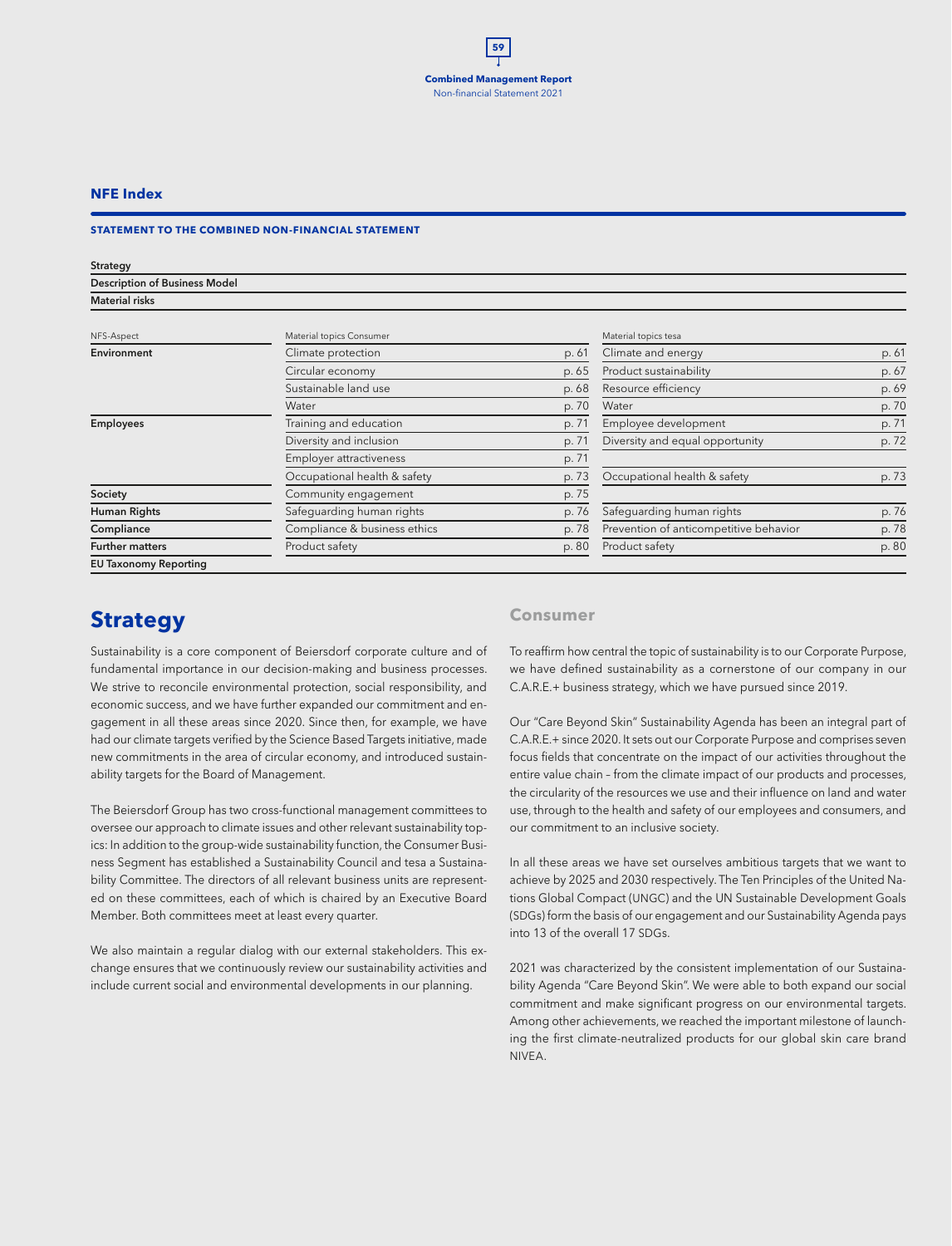





#### **tesa**

tesa defined a Sustainability Agenda as part of its "newhorizon" business strategy in 2020. It affects the Business Segment's entire value chain, from raw materials and suppliers, through to production and employees, and customers, and tesa's worldwide support for social initiatives and projects. The Agenda is based on the Ten Principles of the United Nations Global Compact (UNGC) as well as on the United Nations Sustainable Development Goals (SDGs).

The Sustainability Agenda consists of the three areas of Environment, Customers, and Society, which in turn is broken down into seven fields of focus. Each of these sets out tesa's mid- to long-term goals. Existing initiatives will also be continued within these fields. For each of the three Sustainability Agenda areas, objectives have already been or will be defined, and we continue to develop our sustainability strategy further.

We are continuously developing our sustainability strategy. In the coming years, we will regularly report on current developments and measures within the framework of the Sustainability Agenda.

## **Description of the Business Model**

Beiersdorf is one of the world's leading companies in the consumer goods industry. Since its foundation in 1882, the company has become well-established thanks to its strong brands and it now employs over 20,000 people. The Beiersdorf business is divided into two segments: The Consumer Business Segment which focuses on skin care, and the tesa Business Segment

which concentrates on developing high quality self-adhesive systems and product solutions. A detailed description of the business model is provided in the "Business and Strategy" chapter in the Group Management Report from page 37.

## **Material Risks**

Due to its size and reputation, a company like Beiersdorf has to set an example and is of interest to the general public. Our actions regarding the environment, labor, and society, how we combat corruption and bribery, and our respect for human rights therefore play an important role in the public's perception. If we do not act sustainably in these areas, this can give rise to non-financial risks to our company.

As part of our Group-wide integrated management system, we therefore regularly evaluate which non-financial risks are relevant to Beiersdorf and where we need to actively manage these. In 2021 for instance, we again identified inadequately disposed plastic packaging as a material risk. The use of plastic packaging can lead to environmental pollution if it is not disposed of properly or if the disposal infrastructure in the country of sale is inadequate. It is therefore classified as a significant risk according to the CSR Directive. This risk is reflected in changing consumer behaviour regarding the use of certain materials. We counter these risks through our circular economy strategy, which includes the reduction of fossil-based plastics and the increased use of recycled materials.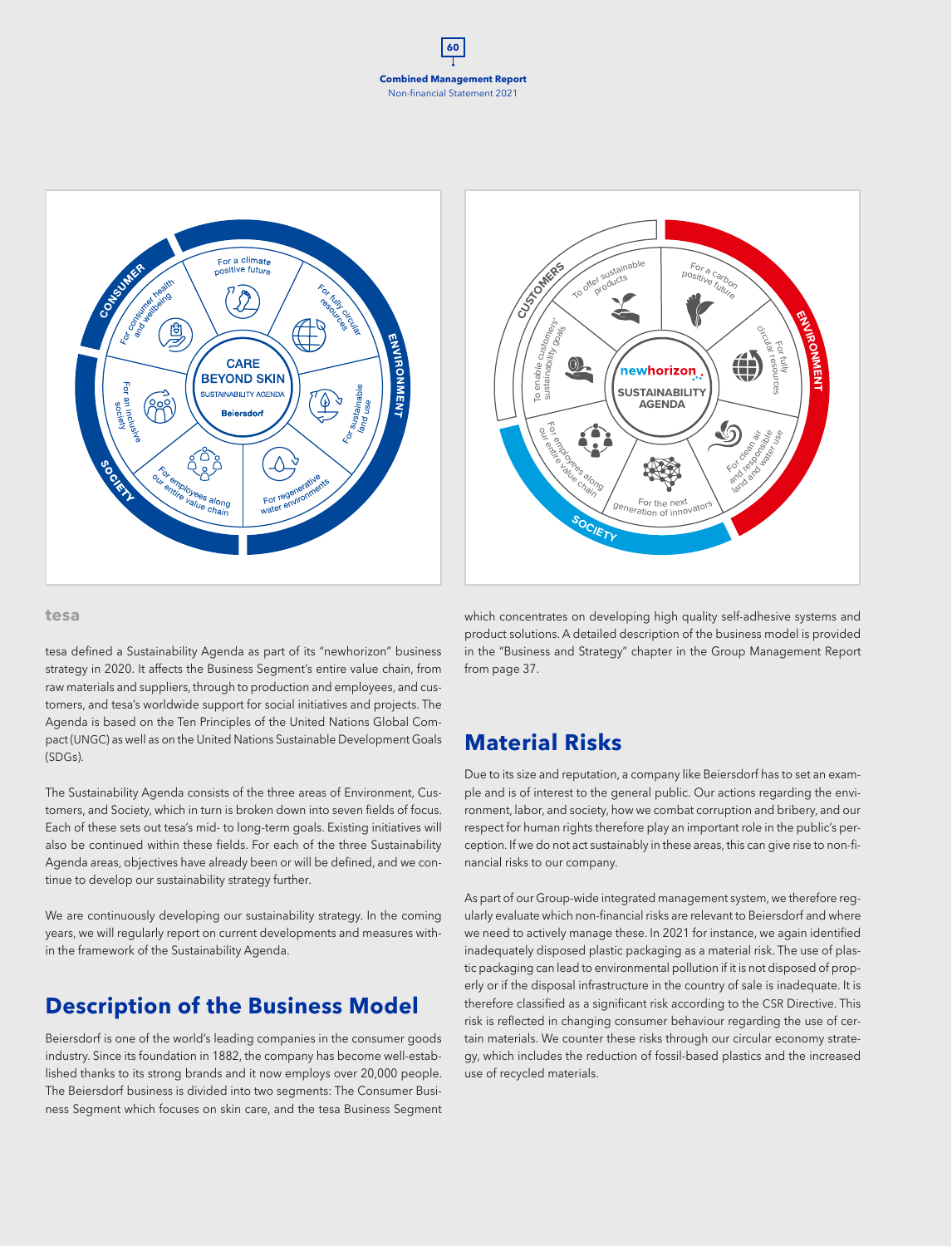## **Environment**

As a consumer goods manufacturer, we are highly aware of the impact of our business activities on the environment. We therefore work continuously to minimize the environmental consequences of our processes and products. We focus our efforts especially on the areas of climate protection, circular economy, sustainable land use, and water.

## **Climate protection**

We view climate change as one of the biggest challenges of our time. Risks and opportunities arising from climate change therefore influence our business strategy and entrepreneurial actions.

Risks associated with climate change, for example, effects on raw material prices and material availability or the introduction of new fiscal instruments, are managed in the integrated risk management system as are the corresponding risk minimization measures.

In addition, in the year under review, the Consumer Business Segment carried out an analysis of climate-related physical and transitory risks as well as opportunities in accordance with the recommendations of the Task Force on Climate-Related Financial Disclosures (TCFD), and produced a qualitative description of potential risks. For 2022, we plan to analyze these in greater depth and carry out a financial risk evaluation to integrate these risks into our existing risk management system in the next reporting cycle. A summary of TCFD relevant information is available in a separate document on our website.

A detailed description of our risk management structure can be found in the "Risk Report" chapter of the Combined Management Report from page 99.

Climate protection is a core field of action in the sustainability strategies of both; the Consumer and tesa Business Segments. Therefore, the actions required to achieve our climate goals are integrated in our financial and investment planning. The Sustainability Council in the Consumer Business Segment and the Sustainability Committee at tesa are responsible for overseeing their respective climate-related decisions: The objective here is to continuously develop these strategies, review progress towards our climate targets, and ensure the implementation of our climate protection measures.

In the reporting year, the Sustainability Council began to break down the climate targets by individual corporate functions and product categories for the Consumer Business Segment, which will enable us to set internal boundaries at the function level and to foster climate action.

#### **Our climate targets**

Beiersdorf has committed to ambitious climate targets in 2020 that apply to both the Consumer and tesa Business Segments. By 2025 we plan to achieve an absolute reduction of 30% in energy-related Scope 1 and Scope 2 emissions<sup>1</sup> compared to the 2018 baseline figure. We have also committed to reduce our indirect GHG emissions along our value chain (Scope 3 emissions) by an absolute 10% by 2025 as compared to a 2018 baseline. These climate targets have been recognized by the Science Based Targets Initiative (SBTi) and correspond to the 1.5-degree scenario set out in the Paris Climate Accord. The Consumer Business Segment has set additional targets to reduce Scope 3 emissions by 30% in absolute terms by 2025 versus a 2018 baseline and achieve climate-neutrality in all its production centers by 2030.

Furthermore, both the Consumer and tesa Business Segments have signed a long-term voluntary commitment to achieve net zero emissions by 2050 at the latest.

We made considerable progress in the reporting year with regards to our climate targets: Absolute Scope 1 and Scope 2 emissions were reduced by 26% versus the 2018 baseline in the Consumer Business Segment, and by 16.5% in the tesa Business Segment. This led to an overall reduction of absolute Scope 1 and Scope 2 emissions of 21%. The absolute Scope 3 emissions2 of the Consumer Business Segment were reduced by 12% over the same period, bringing the total reduction across Scope 1 to 3 to 12.7%.

We were also able to achieve our goal of obtaining electricity exclusively from renewable energy by 2020. As a result, all of our office and production sites worldwide, in the tesa and Consumer Business Segments, now purchase 100% of their electricity from renewable energy sources.<sup>3</sup>

#### **Climate metrics: Energy, Scope 1, and Scope 2 emissions**

We capture, consolidate, and analyze our energy consumption data to determine our global GHG emissions. Progressively gathering this data continuously helps us to verify the effectiveness of the measures we carry out and identify further potential for energy and emission savings. Through close cooperation with data providers, a standardized working procedure has been introduced that covers processes from data collection to regular validation, thus further improving the quality of our Scope 1 and Scope 2 reporting.

We calculate our GHG emissions according to the requirements of the Greenhouse Gas Protocol (GHG Protocol). The GHG Protocol specifies different consolidation approaches for calculating Scope 1 and Scope 2 data. Scope 3 emissions include the categories purchased goods and services, upstream transport and logistics, and business travel. The consolidation approach we choose for calculating our emissions is operational control.

These calculations are mainly based on emission factors from the Intergovernmental Panel on Climate Change (IPCC), along with emission factors of our energy suppliers and the International Energy Agency (IEA). Further emissions such as steam from district heating are calculated using the emission factors provided by the GaBi database, and the British Department for Environment, Food & Rural Affairs (Defra).

<sup>1</sup> Scope 1 includes all emissions that we create ourselves through the combustion of energy sources at our production sites, for example during power generation. Scope 2 emissions are caused by energy

generation, e.g. electricity which we procure externally.<br><sup>2</sup> For Scope 3 emissions we have defined target boundary for purchased goods and services, upstream transport and logistics, and business travel.<br><sup>3</sup> Beiersdof pur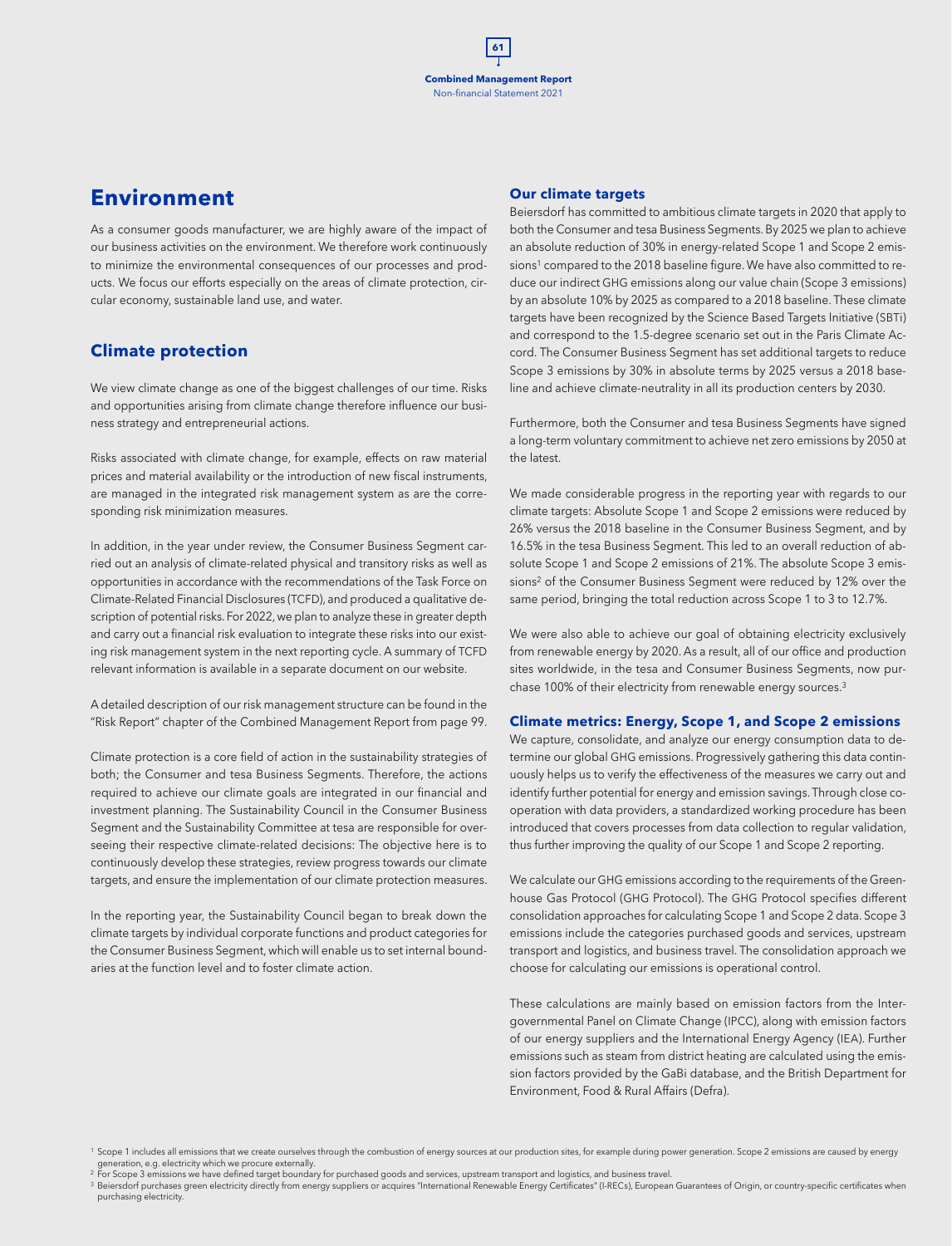The Consumer Business Segment gathers energy consumption data at all its production sites, the warehouses we operate, as well as, offices with more than 50 full-time equivalent employees. tesa collects energy consumption

data for all its ISO 14001-certified sites. That accounts for six production sites and the main headquarters.

#### **KEY FIGURES**

| 98,980  | 94,175  | 93,057 |         |
|---------|---------|--------|---------|
|         |         |        | 100,458 |
|         | 43,854  | 38,929 | 42,085  |
| 55,639  | 50,321  | 54,128 | 58,373  |
| 30,060  | 19,749  | 1,240  | 1,569   |
| 15,809  | 6,628   | 1,228  | 1,569   |
| 14,251  | 13,121  | 12     | 0       |
| 129,040 | 113,924 | 94,297 | 102,027 |
| 59,151  | 50,482  | 40,157 | 43,654  |
| 69,890  | 63,442  | 54,140 | 58,373  |
| 668     | 650     | 631    | 687     |
| 341     | 349     | 321    | 343     |
| 327     | 301     | 310    | 344     |
|         | 43,341  |        |         |

<sup>1</sup> The Scope 2 emissions reported in this section are based on the market-based method.

#### **Identifying Scope 3 emissions**

Emissions also occur along our value chain, for example by purchasing goods and services, or transport activities. These are referred to as Scope 3 emissions.

Since 2018, the tesa Business Segment has gathered data on material emissions throughout the value chain. Through this, we identified raw materials, finished good suppliers, and product transport as material Scope 3 categories. In the future, we intend to expand our  $CO_2$  monitoring for Scope 3 emissions.

Based on an input-output model, the Consumer Business Segment began by identifying the most relevant categories of Scope 3 emissions2. This model assesses the resource consumption and environmental impact throughout the entire supply chain, using internationally standardized statistics and databases. The analysis identified the following material areas for the Consumer Business Segment: Packaging materials, raw materials for product formulations, finished goods suppliers, externally purchased transportation and warehousing services, business travel, covers more than two-thirds of our total Scope 3 emissions, which meets the requirements of SBTi. The key figures regarding Scope 3 emissions can be found in the "Consumer" subchapter.

## **Consumer**

#### **Improved Scope 3 calculations**

For all defined categories included in our target boundary, we have developed methods of calculation that rely on precise data as far as possible. This enables us to better monitor the progress of our reduction measures. The majority of our Scope 3 emissions are generated by the manufacturing processes of the packaging3 and raw materials we need for our products The calculations of these GHG emissions are based primary data for material consumption, and secondary emission factors derived from life cycle databases.

We work together with service providers to consistently improve data on emissions factors for life cycle analyses (LCAs). We are also developing internal IT solutions to automate data analysis and reporting.

To calculate emissions originating from our outsourced production and storage, we survey our suppliers of finished goods and storage<sup>4</sup> providers for their energy consumption data and emission factors for purchased electricity4. These data are based on the quantities of goods produced for us or on goods turnover. The calculation methodology is congruent with the Scope 1 and Scope 2 calculations for our own sites. In 2021, the data we gathered in the survey covered 95% of our outsourced finished goods production and 94% of our warehousing activities. The values in the following table are extrapolated emission values to cover all our finished goods suppliers and warehousing.

<sup>2</sup> In all the following remarks on our Scope 3 emissions, only the mass market and the dermocosmetics business of the Consumer Business Segment are included. The Scope 3 emissions of the premium segment with LA PRAIRIE are not in scope, as LA PRAIRIE's sales volume represents a minor share of Beiersdorf's total business.

<sup>3</sup> We include consumer packaging and secondary packaging in our calculation. Packaging materials that are added as part of packaging processes or during preparation for transport are not included.<br><sup>4</sup> For outsourced produ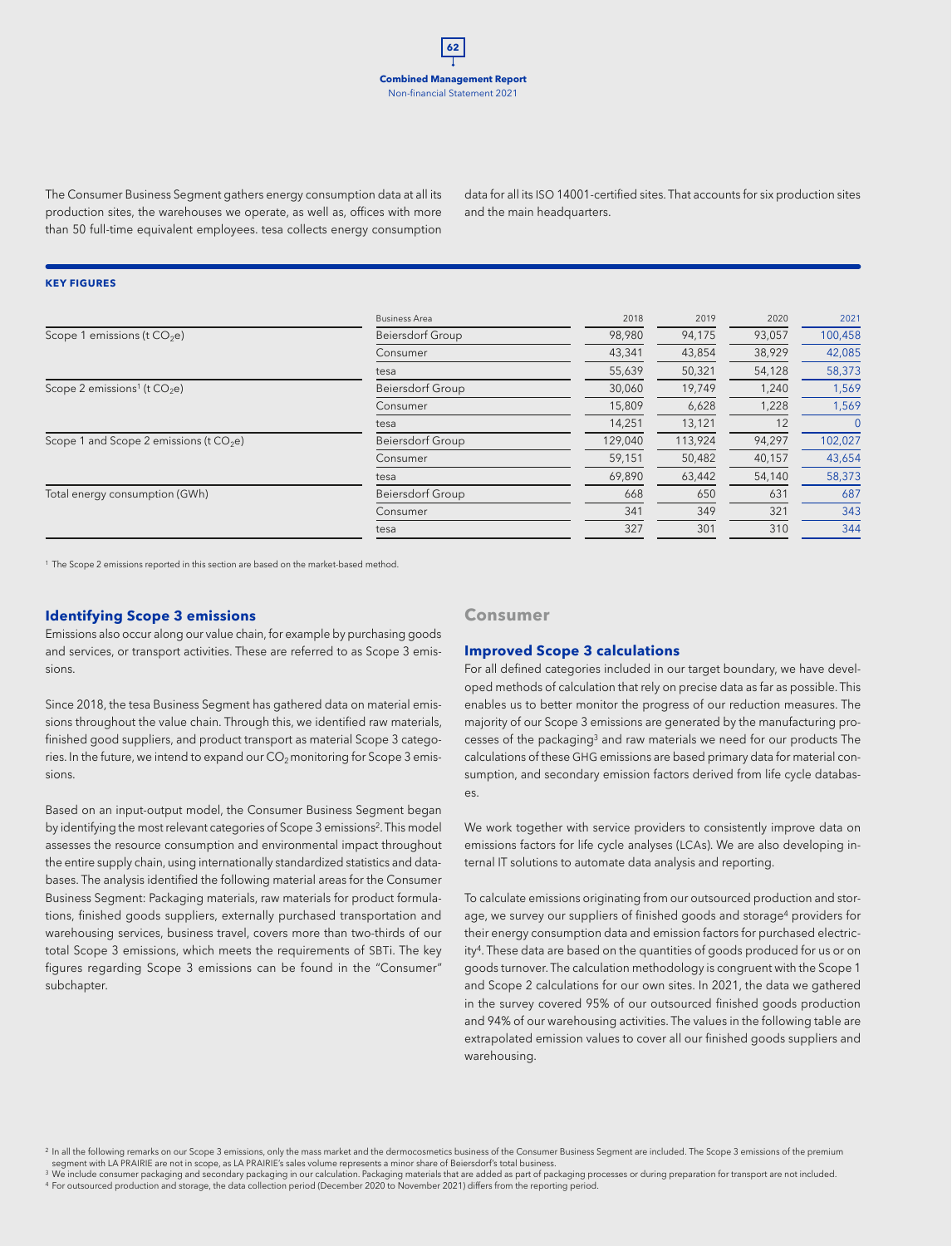To calculate global upstream and downstream GHG emissions from transport activities, we use the EcoTransIT tool in accordance with the European DIN EN 16258 standard. Data on distances, loads, and the various modes of transport are obtained from our internal logistics network.

To quantify our emissions from business travel, information on distance and modes of transport is either exported from our travel management system or reported directly by our affiliates. For the data collected via our travel management system, we calculate emissions according to the methodology established by German Association of Business Travel Agents (Verband Deutscher Geschäftsreiseveranstalter, VDR), taking into account a "radiative forcing index" (RFI) factor of 2 for business flights. In the case of business travel data, which is reported directly to us, we calculate emissions based on IEA data. The 2020 flight emissions of our German companies were offset in the reporting year 2021 retroactively, and we will do the same for our flight emissions in the upcoming reporting year. Compared to our 2018 baseline, our business travel emissions declined by 84%. This development can be attributed, among other things, to the continuing impact of the COVID 19 pandemic.

In addition to the Non-financial Statement, we disclose our management approaches and data on climate topics as part of the annual CDP survey. We received an "A-" rating in 2021 for the "Climate Change program".

#### **SCOPE 3 GHG EMISSIONS CONSUMER (UNIT: T CO2E)<sup>1</sup>**

| Areas                        |           | 2019      | 2020      | 2021      |
|------------------------------|-----------|-----------|-----------|-----------|
| Packaging                    | 443.082   | 429.849   | 385,261   | 388,305   |
| Raw materials                | 556.601   | 533,541   | 507,479   | 530,213   |
| Finished goods manufacturing | 36,706    | 22,052    | 25,700    | 10,316    |
| Finished goods transport     | 118.594   | 120,863   | 115,979   | 107,909   |
| Warehousing                  | 11,705    | 11.879    | 9.729     | 2,283     |
| Business travel              | 17.046    | 18.750    | 3,693     | 2,677     |
|                              | 1,183,734 | 1.136.934 | 1,047,841 | 1,041,703 |
|                              |           | 2018      |           |           |

<sup>1</sup> The categories are defined by the GHG Protocol.

<sup>2</sup> The emission data for packaging and raw materials 2018, 2019 and 2020 have been adjusted due to updated emission factors. COPPERTONE is not included in this category.<br><sup>3</sup> Transport emissions for 2018, 2019 and 2020 hav

#### **Transition towards climate neutralization**

We have created a climate neutralization plan which will drive forward our transition to net-zero. Our "Climate Neutralization Framework" transparently describes the entire neutralization process for our brands and products. It was developed based on the principles and requirements of the internationally recognized PAS 2060 standard.

Our climate neutralization process consists of three steps. The first step is "Measure". All GHG emissions are quantified in accordance with the GHG Protocol. The second step is "Reduce". This is reflected in our ambitious climate targets, which are based on scientific findings to limit global warming to 1.5 degrees Celsius. We focus our activities and resources mainly on achieving these reduction targets. The third step is "Neutralize". In order to leverage additional  $CO<sub>2</sub>$  storage potentials in the transition phase to our "net-zero" target, we invest in certified climate projects to neutralize remaining GHG emissions.

As our GHG emissions and the accounting methods have been detailed in the previous sections, we will elaborate on the second and third steps below.

#### **Reducing operating emissions**

At our production sites especially, energy-related emissions can be reduced to increase their energy efficiency. Our goal is to ensure all of our production facilities are climate neutral by 2030. To achieve this, we rely on various measures:

In addition to purchasing 100% green electricity, we have installed photovoltaic systems at twelve of our production sites and offices, through which we cover part of our own electricity needs. In the reporting year, these systems produced 3,117 MWh of electricity worldwide. In 2020, we also launched the "Sustainability in Manufacturing" initiative. The initiative involves all 15 production sites worldwide and supports target achievement in the areas of climate, waste, and water by 2025. The responsible project breaks down the overarching company's goals by production site, analyzes energy consumption, waste and water usage, and derives necessary reduction measures from them. Locally gained knowledge is exchanged in the form of best practice examples within our international network and, where it makes sense, also applied to other locations.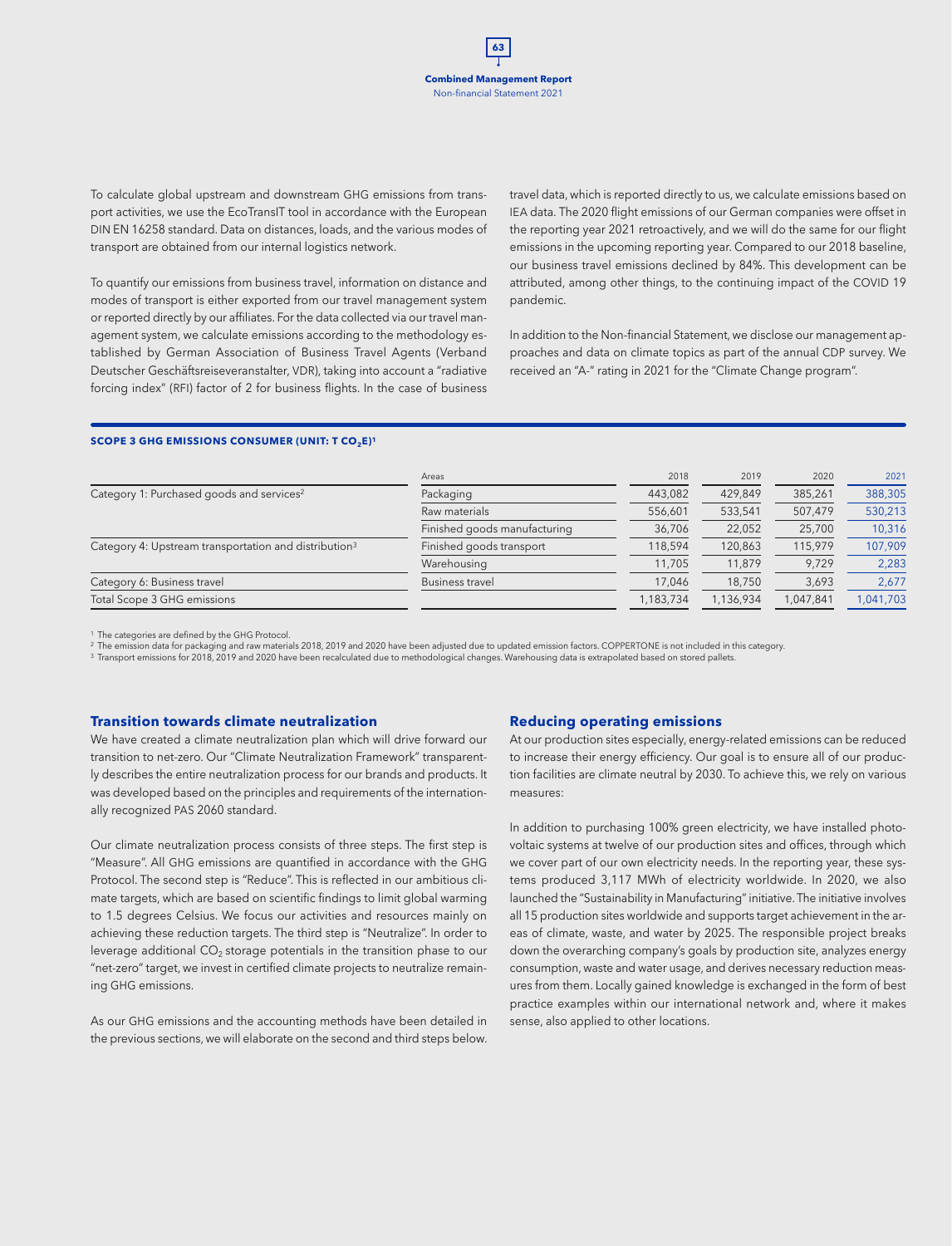Modern energy-efficient buildings and production facilities also make a major contribution to reaching our climate targets. When we construct a new building or redesign an existing one, we examine its full life cycle and implement sustainable energy concepts. In our new construction and expansion projects, we continually strive to achieve certification to the Leadership in Energy and Environmental Design (LEED) standard. This includes our new Group headquarters and Research Center in Hamburg's Eimsbüttel neighborhood, scheduled for completion in 2023. In addition to the LEED standard, we aim to achieve the "WELL Building Standard" for this project, which will extend to over 100,000 square meters.

We are also aiming for  $CO<sub>2</sub>$ -neutral operations in our upcoming hub in Leipzig, along with relevant sustainability certification. In addition to energy-efficient processes, there will be green facades and roofs and photovoltaic modules will be installed.

Moreover, we are retrofitting our existing plants: Our site in Berlin will be the first Beiersdorf plant to purchase 100% biomethane in 2022, cutting the plant's GHG emissions by 99%. The biogas is produced in Denmark from organic waste and fed into the European gas grid1.

#### **Reducing emissions along the value chain**

Cutting our Scope 3 emissions is a greater challenge than Scope 1 and Scope 2, as their origin is beyond our direct operational control. For this reason, we work cross-functionally, as well as with our suppliers to identify innovative measures to reduce our carbon footprint. In the reporting year we also developed a roadmap to reduce emissions within our most important Scope 3 categories, which are listed below:

#### **Packaging**

Most of the emissions from packaging are caused by using plastics and aluminum. We are therefore working on innovative solutions to prevent, reduce, reuse and recycle our product packaging by 2025. Furthermore, we strive to increase the proportion of recycled aluminum in our aluminum packaging, and to source aluminum with a lower carbon footprint (see chapter "Circular Economy", p. 65).

#### **Product formulations**

We also plan to make our product formulations more environmentally friendly. To achieve this, we developed an action plan in the reporting year that comprises of the following measures:

- Increasing plant-based ingredients with a lower carbon footprint,
- Increasing the use of materials from renewable carbon sources, e.g. biobased materials, materials made from chemical recycling, and materials derived from carbon capture and utilization,
- Cooperating closely with our main suppliers to introduce renewable energy at their production sites, thus reducing the carbon footprint of our raw materials,
- Sourcing further renewable raw materials from sustainable and deforestation-free cultivation. To ensure this we have entered various partnerships, such as the Roundtable on Sustainable Palm Oil (RSPO) (see chapter "Sustainable Land Use", p. 68).

**Finished goods manufacturing and third-party warehousing** A key driving force for the reduction of GHG emissions from our products and packaging is to switch over to renewable electricity at our suppliers too. To achieve this goal, we are leading intensive discussions with suppliers and third-party manufacturers to find mutual solutions for switching to renewable energy. In the reporting year we formulated a step-by-step plan for the gradual implementation of such measures. In 2021, all third-party manufacturers and third-party warehouse operators included in our data query purchased electricity from renewable energies or their electricity purchases were covered by corresponding energy certificates.

#### **Transport**

Along with our packaging and formulation emission, we are exploring ways to reduce and prevent emissions in transport. Wherever possible, we plan to shift the transportation of our goods to rail. This applies in Europe and North America especially, where our largest markets are located. For our global sea freight transports, we have largely been purchasing mass-balanced biofuels from waste and residues via certificates. Since April 2021, our truck transport service providers started to use biofuels for our products outbound transportation from Hub Nordics to Scandinavian countries. In addition, we are investigating possibilities for the use of other alternative fuels, such as the use of trucks powered by electricity. We are working closely with our logistics providers to achieve this goal.

In our drive to understand and implement new transport technologies, we are in close dialogue with external consultants and scientific experts. One example is our cooperation with EcoTransIT to calculate our transport emissions. We share this knowledge with our logistics providers worldwide.

#### **Neutralizing remaining emissions**

In addition to its efforts to reduce GHG emissions in the value chain, Beiersdorf invests specifically in climate protection projects. We only select high-quality projects that are in line with the Paris Agreement and are certified by internationally recognized organizations such as Verra or the Gold Standard. We focus on projects that store carbon from the atmosphere – for example through reforestation, afforestation, and soil management – and at the same time provide additional benefits for biodiversity or local communities. With these projects, we offset the remaining GHG emissions of selected products.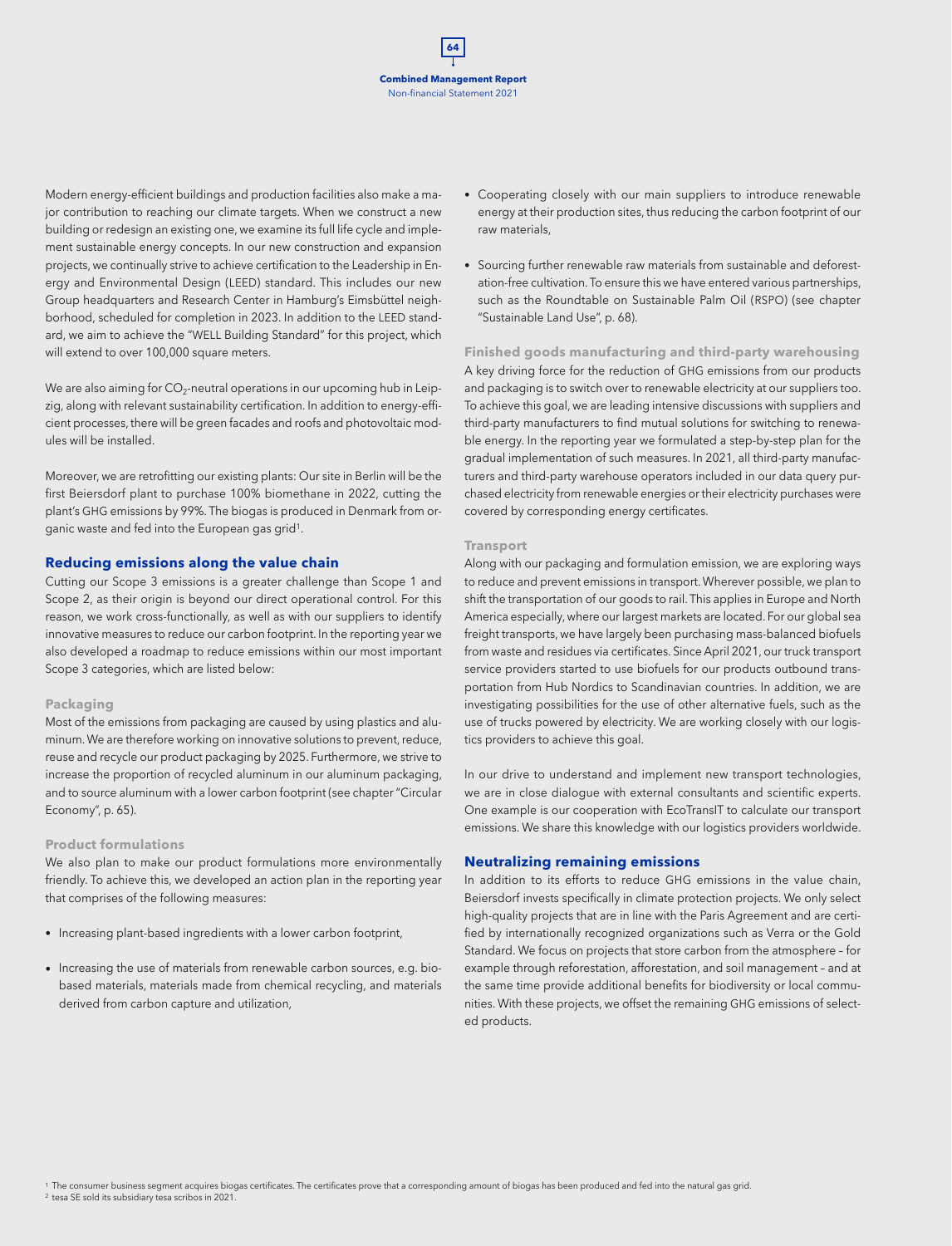**tesa**

## **Company management systems for environmental protection**

The tesa Business Segment uses ISO 14001 certified environmental management systems at seven sites<sup>2</sup> for the continuous management and planning of our corporate environmental protection. The ISO 14001 standard is an internationally recognized approach to managing the direct and long-term environmental impacts of products, services, and processes within a company.

As part of the matrix certification of ISO 14001 sites, external environmental audits are also carried out annually. In addition, the environmental management systems at selected ISO 14001 sites are reviewed during internal audits by specialists at the headquarters.

In addition to the environmental management system, the two largest production facilities with the highest GHG emissions (Hamburg and Offenburg) are certified to ISO 50001:2018 standard. These two factories account for almost 70% of GHG emissions of all ISO 14001 certified sites. tesa's headquarters are also certified to ISO 50001, as it is the site with the largest workforce and has the largest research and development division. The energy management systems set the stage for increasing energy efficiency at each of plants.

Through our internal planning and reporting activities we identify, assess, and monitor risks and measures that target a reduction in GHG emissions. We review the effectiveness of our activities for reducing these emissions by recording monthly energy consumption at each site. We lowered our Scope 1 and Scope 2 emissions in absolute terms by 16% between 2018 and 2021. We achieved a reduction in specific emissions of 15.5% per metric ton of end product over the same period.

## **Identify energy-saving opportunities and increase efficiency**

Energy consumption is an important management driver for reducing our environmental impact. Within the framework of a continuous improvement process, and based on the environmental program and the environmental audits, we identify energy-saving opportunities and optimize energy-intensive processes, while simultaneously reducing our  $CO<sub>2</sub>$  emissions and related costs. tesa corporate management conducts a management review every year as part of this process. The environmental and energy experts at each site bear operational responsibility.

A further strategic approach for increasing energy efficiency is the use of energy- and resource-saving technologies. This includes generating our own energy efficiently. At several production sites, we utilize combined cooling, heat and power (CCHP) or combined heat and power (CHP) systems for climate-friendly cogeneration. We not only use the electricity generated but also harness the heat produced in these systems for our production processes and heating. In the reporting year, we purchased biogas certificates for our CHP plant at Group headquarters for the first time. The biogas is produced

in England and fed into the European gas grid.<sup>1</sup> This means we continue to benefit from the high generation efficiencies of the CHP plant. By using biomethane instead of natural gas we can also rely on renewable, climate-friendly sources of energy. Overall, in 2021 we were able to produce over 50% of our electricity needs ourselves via energy-efficient CHP systems.

In addition, we increasingly rely on electricity production through photovoltaics. During the reporting period, a photovoltaic generator with a total capacity of 964 MWh annually brought onstream at our production site in Suzhou. In contrast to conventional electricity, we save around 900 metric tons of  $CO<sub>2</sub>$  per year with this system. At our site in Italy, we have launched a study on the installation of a photovoltaic system.

## **Circular Economy**

## **Consumer**

The products of the Consumer Business Segment stand for high quality and effective skin care worldwide. We aspire to meet our own high quality standards, our stakeholders' increased sustainability demands, and to maintain the trust of consumers in our products. This trust also includes being responsible for continually optimizing the environmental compatibility of our products, consciously using resources to mitigate impact on the environment, and protecting nature.

The Executive Board is responsible for integrating product sustainability into our C.A.R.E.+ corporate strategy and at brand level. Our Sustainability Council (see chapter "Strategy", p. 59) is in regular contact with senior management in Marketing and Research & Development and reports on ongoing projects and the status of targets, for example in the area of emissions reduction. We also leverage the expertise of various departments and external stakeholders such as suppliers and institutes to implement cross-functional and cross value-chain projects.

### **Holistic perspective on products**

It is important to us that we evaluate our products holistically according to their environmental and social impact. By means of life cycle assessments (LCAs), all the impacts from our procurement of raw materials through the disposal of the final product are listed and summarized. A life cycle assessment is a comprehensive analysis that shows the impact of a product on the environment – and where there is still room for improvement. Beyond the use phase, the environmental impact of our products depends above all on the raw materials and the resource efficiency of our packaging. This is why we focus our sustainability efforts on these areas.

In the year under review, we successfully developed our own system that enables us to calculate the  $CO<sub>2</sub>$  footprint of a product as early as the product development phase. This transparency enables us to subsequently make formula changes that result in a lower carbon footprint.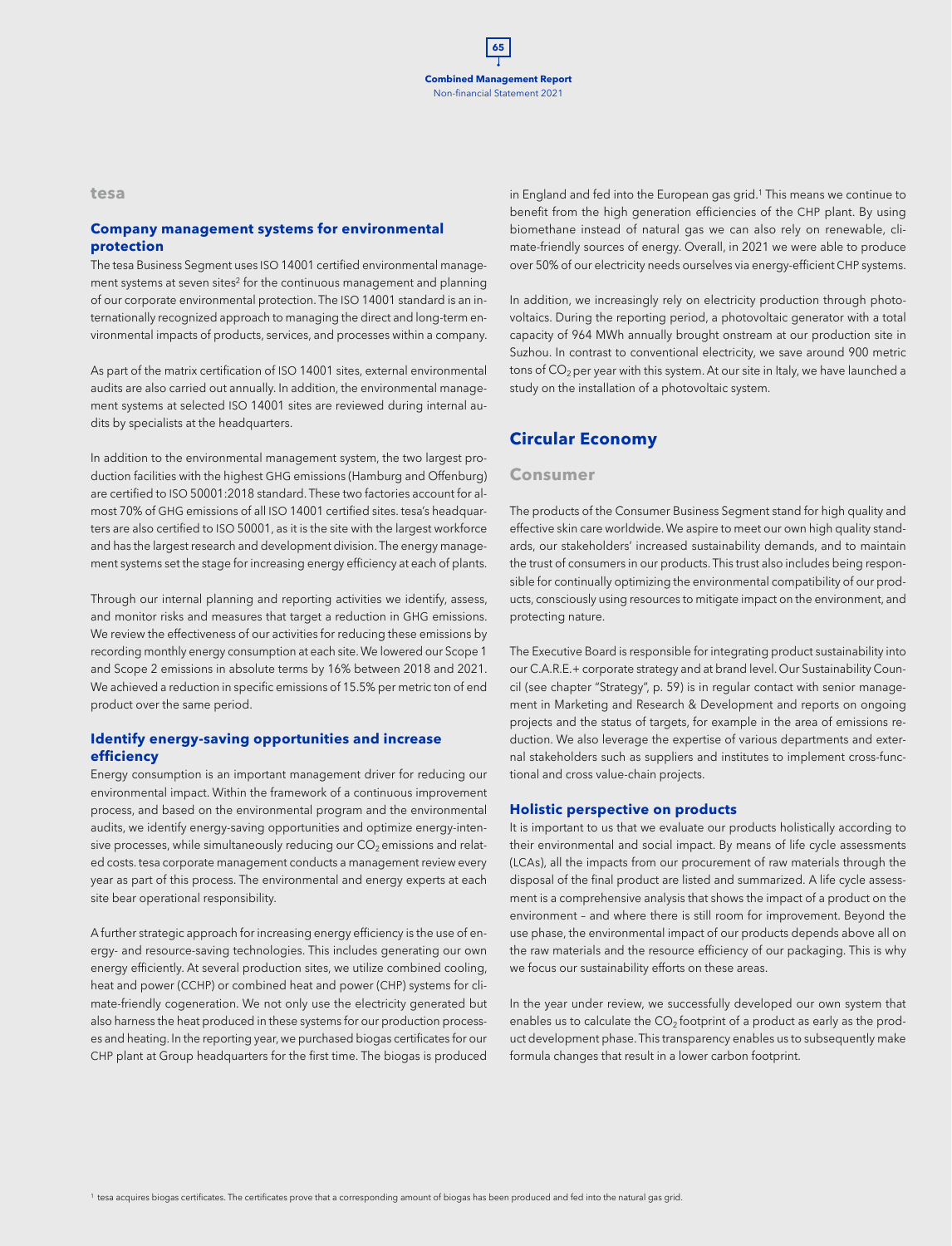#### **Sustainable packaging**

The consumption of natural resources has increased continuously worldwide over the past decades. Negative environmental impacts as well as waste production are steadily increasing and causing lasting damage to the environment. To counteract this, Beiersdorf is committed to strengthening the circular economy: The recyclability of our packaging and ingredients is significant to us.

Our packaging consists of plastics to a large extent, as this material has many positive characteristics such as low weight and high stability combined with flexibility. Unfortunately, the volume of these crude oil-based materials continues to increase worldwide, and plastic packaging is often not recycled. So, we work intensively to optimize our plastic packaging in accordance with the four sustainability principles of "avoid, reduce, reuse, and recycle" to contribute toward a fully functional circular economy.

To make our initiatives in this area measurable, we have set ourselves the following global packaging targets by 2025:

- We aim to use 50% less petroleum-based virgin plastic in our packaging in comparison to 2019
- and integrate at least 30% recyclate (i.e. recycled material) in our plastic packaging.
- 100% of our packaging should be refillable, reusable or recyclable.

For the reporting year we can report the following progress towards our circular economy targets:

- 9% reduction in petroleum-based virgin plastics in our packaging
- 7% recycled material in our plastic packaging.

Our third objective in the area of plastic packaging focuses on the end of the life cycle. In the year under review, we developed and introduced a methodology measure the recyclability of our plastic packaging. At first, we analyze plastic bottles, which are the most widely used packaging format at Beiersdorf. The analysis includes the total weight of all plastic bottles for which data is available. The brand Coppertone and bottles bought in outsourced production are excluded.

Taking the definition of the Ellen MacArthur Foundation, packaging or packaging components are recyclable if their successful post-consumer collection, sorting, and recycling is proven to work in practice and on a large scale. We assess the recyclability of each type of packaging using a standardized digital application published by an independent certifier. Based on these individual analyses, we then make projections for the overall portfolio.

Using a standardized digital application published by an independent certification body, we assess the recyclability of individual packaging. Based on these individual analyses, projections are then made for the entire portfolio.

In the year under review, 81% (by weight) of all our plastic bottles was recyclable. Compared to the total weight of all our plastics, this equates to a recyclability percentage of 41%.

In the coming year we want to include other packaging formats in our analysis and a further parameter in our reporting: Design for Recycling. This way we will be able to report holistically on all the relevant parameters: The use of materials, design to enable future recycling, and ultimately the actual recyclability percentage.

In addition to plastic, we use other materials such as paper, aluminum, and glass in our packaging. For the use of these materials, we also continuously evaluate more sustainable solutions and review how we can implement the principles of "avoid, reduce, reuse and recycle" here as well. In the reporting year, for example, we launched our first aerosol cans made from 100% recycled aluminum. Through these measures, we aim to reduce the risk of negative impacts of our packaging on the environment. In close collaboration with our suppliers, our teams work across different departments to develop optimal solutions for sustainable, safe and appealing packaging for our packaging materials.

#### **Environmentally friendly product formulations**

We also optimize the circularity of our product formulations by setting ourselves ambitious goals, both for eliminating microplastics as defined by the United Nations Environment Programme (UNEP)1, and for the use of bio-degradable polymers.

At the end of the reporting year 2021, the production of all NIVEA products was switched to microplastic-free formulas (according to UNEP). This means that the set target was achieved. For Eucerin, we aim to achieve this target for all cosmetic formulas by the end of 2023. Between 2016 and 2021, we have already reduced the use of microplastics at Eucerin by 45% in terms of raw material volume. At the end of the reporting year, 19 Eucerin products still contained microplastics. These are currently being revised and should also be microplastic-free by the end of 2023.

We also aim to use exclusively biodegradable polymers in our European product formulas by the end of 2025. A polymer is a molecule consisting of many repeating subunits and is widely used in cosmetics. Biodegradability refers to the degradability of molecules through the action of microorganisms such as bacteria or fungi, thereby avoiding environmental pollution. By implementing environmentally friendly and alternative bio-degradable raw materials, we are striving to improve the environmental compatibility of our overall product portfolio.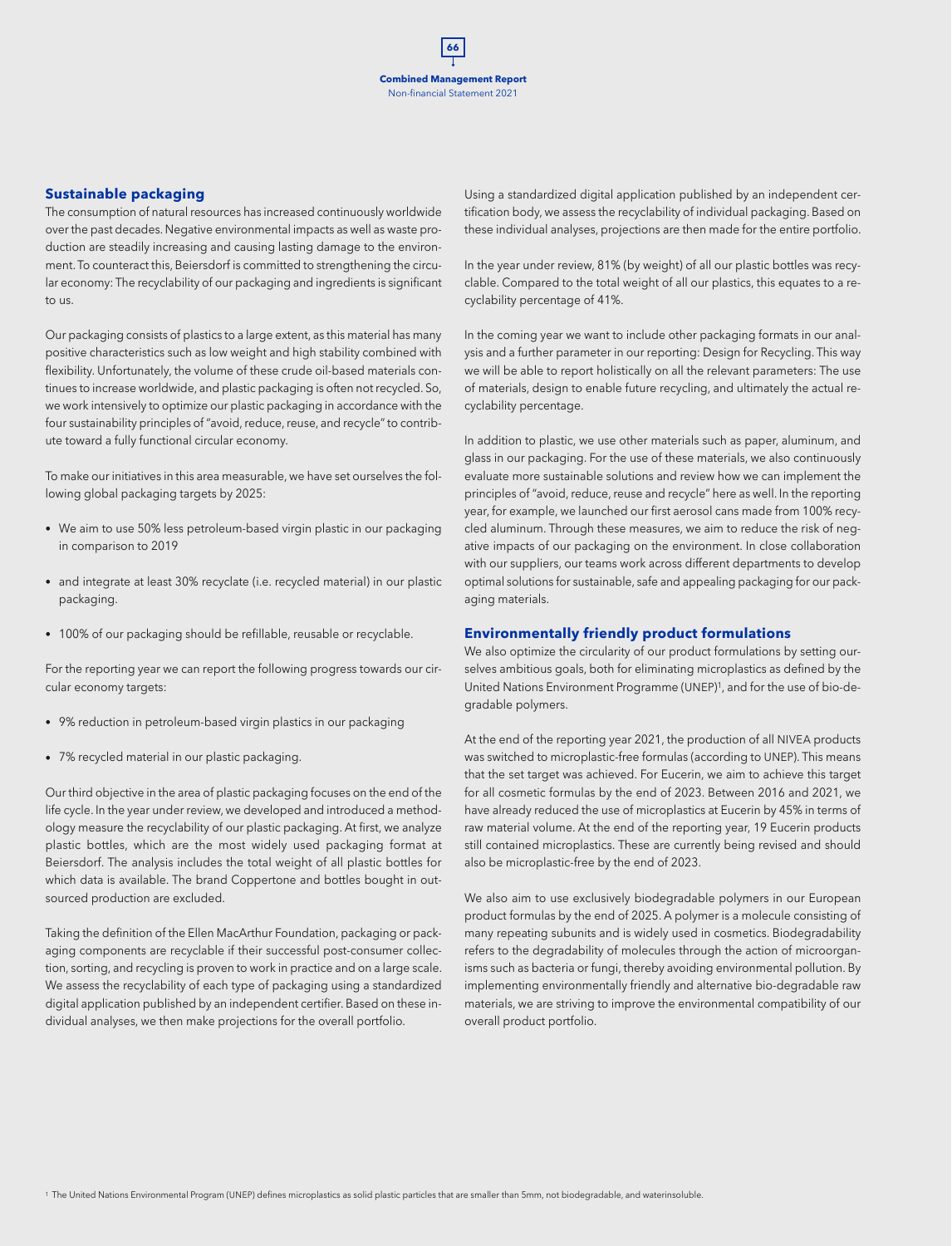By gradually eliminating non-biodegradable polymers, we pursue the goal of reducing harmful effects on the environment. We evaluate all raw materials with regard to their biodegradability. For this assessment, we apply Annex XIII of the REACH regulation and the corresponding guidelines on information requirements (Chapter R. 11), which also contain the criteria for persistence. These criteria describe the non-biodegradable properties of a molecule over a specific period. The Annex and the guidelines on information requirements are used to identify polymers that are not biodegradable and are therefore to be avoided in our European product formulations by the end of 2025. To achieve this goal, we not only replace these ingredients directly, we also develop completely new polymer technologies.

We already achieved a 52% reduction in the use of non-biodegradable polymers in our European product formulations compared to the 2016 baseline.

In addition, we are increasingly using non-fossil renewable materials. Our goal is to increase the use of natural and renewable raw materials while assuring sustainable sourcing to prevent environmental impact from an increased demand for certain raw materials (see chapter "Sustainable Land Use", p. 68).

#### **Partnerships to achieve our product goals**

Alongside decarbonization, the transition to new carbon sources is also important. Beiersdorf co-founded the Renewable Carbon Initiative (RCI) to prevent and replace the use of fossil carbon as a material basis for raw materials and packaging. The aim of this initiative is to support and accelerate the transition to renewable carbon for all organic chemicals and materials. Renewable carbon is all carbon sources that prevent or replace additional fossil carbon.

A specific example of this is our collaboration with Sabic in the development of recyclable plastic tubs for NIVEA Naturally Good face care products. The raw material used for ISCC PLUS certified, renewable polypropylene (PP) is tall oil – a forestry by-product that replaces crude oil in Sabic's plastic production. This renewable carbon source is seamlessly integrated into the manufacturing process and aligned with the principle of mass balance. This measure contributes to our goal of reducing the use of oil-based plastics.

To reduce its carbon footprint in the aluminum sector, Beiersdorf has teamed up with Swiss packaging specialist Nussbaum to develop an aluminum can that is made of 100% recycled aluminum. This innovative aerosol packaging is made entirely from old beverage cans, demonstrating new opportunities in the circular economy.

Beiersdorf joined the Eco Beauty Score Consortium to meet its stakeholders' demand for greater transparency on the environmental impact of cosmetic products – in terms of formulas, packaging, and application. The objective of this initiative is to develop an assessment scheme that makes the environmental impact of a cosmetic product transparent. In this way, we want to make our consumers aware of our commitment not only at company level, but also at brand and product level.

## **Product Sustainability**

**tesa**

#### **Innovative solutions for greater sustainability**

With our innovative product solutions, we strive to offer our customers technological progress combined with an active contribution to sustainability. We want to increasingly use recycled and renewable raw materials in our products and packaging. Our understanding of product sustainability includes not only product development, but also the use phase by our customers.

With our "Project Sustainability Assessment", we have established an instrument in 2020 for evaluating projects in the area of product and technology development at an early stage regarding their contribution to sustainability. Development and larger investment projects have to undergo the assessment. Quantitative and qualitative statements on specific sustainability aspects must be made for the assessment. The structure of the assessment is based on our sustainability agenda and the Sustainable Development Goals of the United Nations.

Since as early as 2010 we have provided adhesive rollers, adhesive films, packing tape, glue sticks and correction rollers, among other products, under the "tesa ecoLogo" sub-brand. We manufacture these articles primarily from recycled or natural materials. The tesa ecoLogo product range dispenses completely with solvents in production and uses primarily bio-based materials and recycled packaging.

It is our goal to increase the share of sustainable products in our overall portfolio by 2025. For us this means we want to use more renewable or recycled raw materials for our products and pay even more attention to the end-phase of product life in future. The development of appropriate metrics will help us to be transparent about progress in this area in the coming years.

#### **The entire life cycle in focus**

The fundamental concept of the circular economy includes reduced consumption of materials, increased reuse of the same, and recycling at the end of a product's useful life. If the product or individual components can be recycled or reused, resources can in turn be saved elsewhere. To achieve this, we consider the end of the product life cycle at an early development stage and are investing in further research on this topic. One focus here is on removable adhesive bonds.

At the moment, our main focus is on understanding the  $CO<sub>2</sub>$  footprint of each of our products. To this end, during the reporting period we assigned emission factors to many of our most used raw materials and determined the estimated carbon footprint of roughly 25 products. We also regularly discuss this topic with our suppliers to improve the accuracy of our calculations through primary data.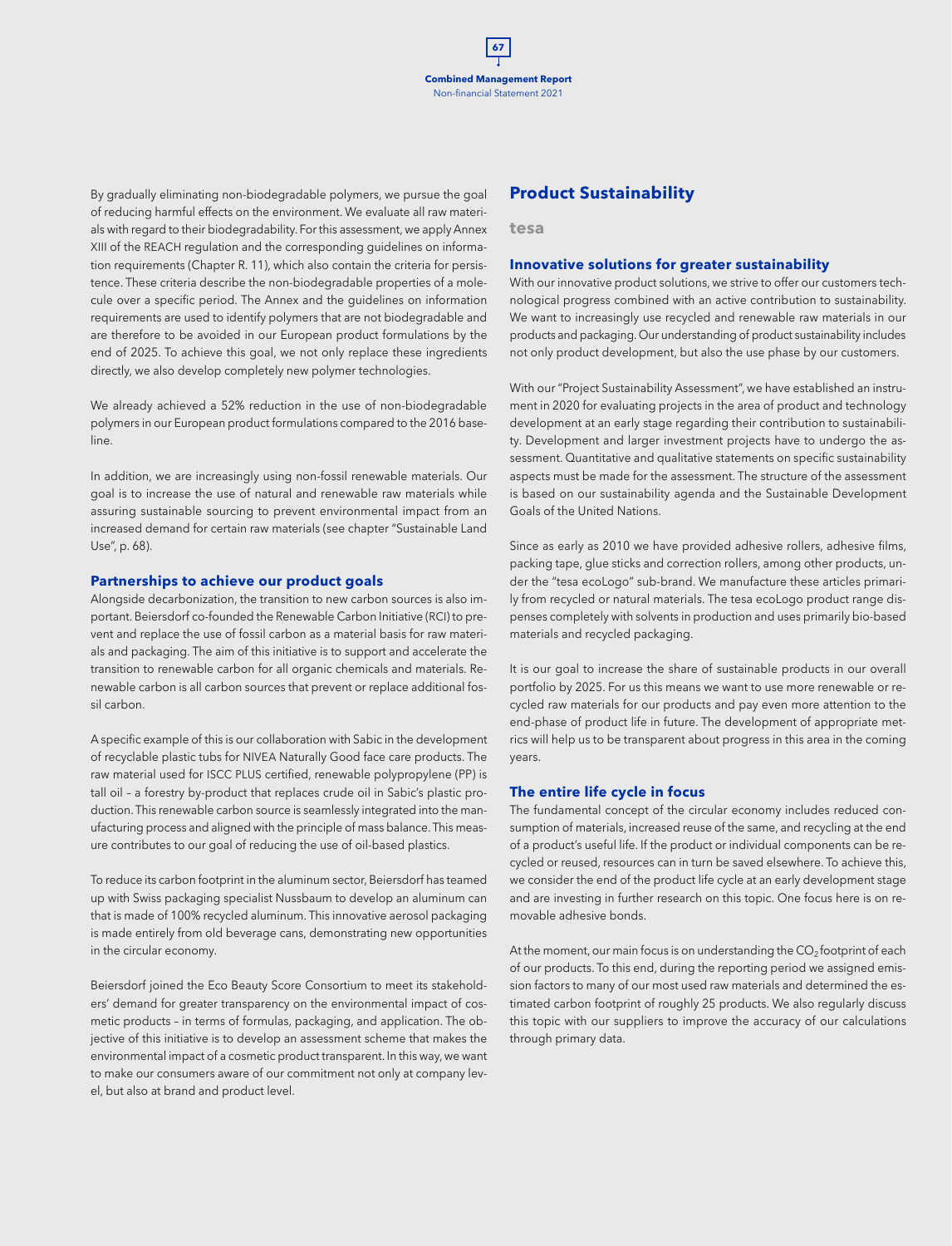

We use the results of our analyses to identify relevant emission sources throughout the value chain and to be able to reduce our emissions in a targeted manner through suitable measures. Alongside this, we are working to further standardize our methodology and produce more advanced life cycle analyses (LCAs) that integrate additional environmental impacts such as acidification or eutrophication. We also plan to further reduce our use of solvents in production

Our understanding of product sustainability goes further, however. Across the manufacturing industry, the electronics sector, and wind and solar energy, selected products can help our customers to operate efficiently and drive sustainable technologies. For example, our adhesive solutions help save resources and energy while enabling the repair or recycling of products. This allows our customers to potentially reduce waste and cut GHG emissions.

#### **Sustainable paper products**

Since we use large quantities of paper for our products and packaging, we also pay great attention to sustainable paper and increasingly source "Forest Stewardship Council" (FSC)-certified paper. Since 2019 FSC® certification of tesa SE has given us a significant boost. In this context, we also launched the first two FSC-certified products on the market in the reporting year. Our production plants in Offenburg, Suzhou, Concagno and Hamburg are also FSC-certified. For the future, we are striving for further certifications of our plants as well as increasing the development of FSC-certified products.

#### **Sustainable packaging**

We intend to make our packaging sustainable beyond the Scope of regular optimizations. To achieve this goal, in 2021 we set up a project team to determine the current status of our packaging and analyze potential improvement. We see paper and plastics as the greatest opportunities for optimization. Our goals are thus: For fiber-based raw materials such as paper and cardboard, we will rely primarily on FSC quality and aim to achieve a share of 80% by 2025. Regarding plastic, our objective is to use at least 30% recycled materials by 2025.

## **Sustainable Land Use**

#### **Consumer**

#### **Sustainable cultivation of raw materials**

Natural raw materials are a key element in the development of our product formulas. We work hard to avoid environmental pollution or damage caused either by our sourcing or the use of these raw materials. Our objective is therefore to procure our key renewable raw materials only from sustainable sources by 2025. Furthermore, we plan to source our main raw materials such as palm (kernel) oil derivatives, soy, tallow and paper completely deforestation-free by 2025. To support this objective, "Sustainable Land Use" is firmly anchored in our Sustainability Agenda as a focus field. We have been implementing robust sustainability programs for palm-based raw materials and paper-based packaging for many years now. Similar programs for soy and tallow are currently in the design phase.

Within Beiersdorf we cooperate with colleagues from various specialist departments including Procurement, Research & Development (R&D), and Supply Chain to implement our programs for sustainably certified raw materials and packaging worldwide. In addition, the Sustainability Council is regularly updated on progress and involved in strategy workshops. Its input is important in continuously developing our programs and reviewing the achievement of our goals.

#### **Palm (kernel) oil derivates**

Palm (kernel) oil derivatives are fundamental raw materials in our cosmetic and body care products. Essential ingredients such as emulsifiers and surfactants are obtained from both mineral and vegetable oils such as palm (kernel) oil and its suitable derivatives. Beiersdorf does not source the oil directly, but uses its derivatives – that is, processed substances based on palm (kernel) oil. Our total procurement volume in 2021 was around 30,000 tons.

Palm (kernel) oil is a renewable raw material with high cultivation efficiency: The oil palm delivers almost five times the yield<sup>1</sup> per cultivated land area compared to other crops such as coconut, rapeseed or sunflower. This is what makes oil palm cultivation so attractive – and leads to the progressive destruction of rainforests. Our goal is to avoid the deforestation of rainforests worldwide.

By pushing for certification, transparency and transformation, we work to identify and minimize the environmental and social risks throughout the supply chains of palm (kernel) oil-based raw materials. Our "Palm Sustainability Roadmap" and "Sustainable Palm Policy" guide our worldwide commitment toward achieving sustainable raw materials procurement while also improving the working conditions of local smallholder farmers, for instance. To achieve our goals, we pursue various approaches:

#### **Sustainable certification**

We have achieved our goal of using 100% sustainably certified palm (kernel) oil and its derivatives by the end of 20202. This means that in our products we only use raw materials from sustainable sources according to the mass-balance model established by the Roundtable on Sustainable Palm Oil (RSPO).

According to the mass-balance model, products containing RSPO-certified and non-certified palm oil can be certified. Here, it must be ensured that the processed quantity of RSPO-certified palm oil corresponds to the purchased quantity of certified palm oil. This option is particularly relevant to the use of palm (kernel) oil-based derivatives, as derivatives production is extremely intricate and complex, and there is no infrastructure for an RSPO segregated supply chain.

Our goal is to procure our palm (kernel) oil derivatives completely deforestation-free by 2025.

#### **Supply chain transparency**

Unlike the crude palm (kernel) oil supply chain, the derivatives supply chain is highly complex and involves a great number of different actors. We source palm (kernel) oil-based raw materials from external suppliers and can therefore only have a limited impact on this upstream supply chain.

<sup>1</sup> FONAP: https://www.forumpalmoel.org/home<br><sup>2</sup> Including LA PRAIRIE and STOP THE WATER WHILE USING ME!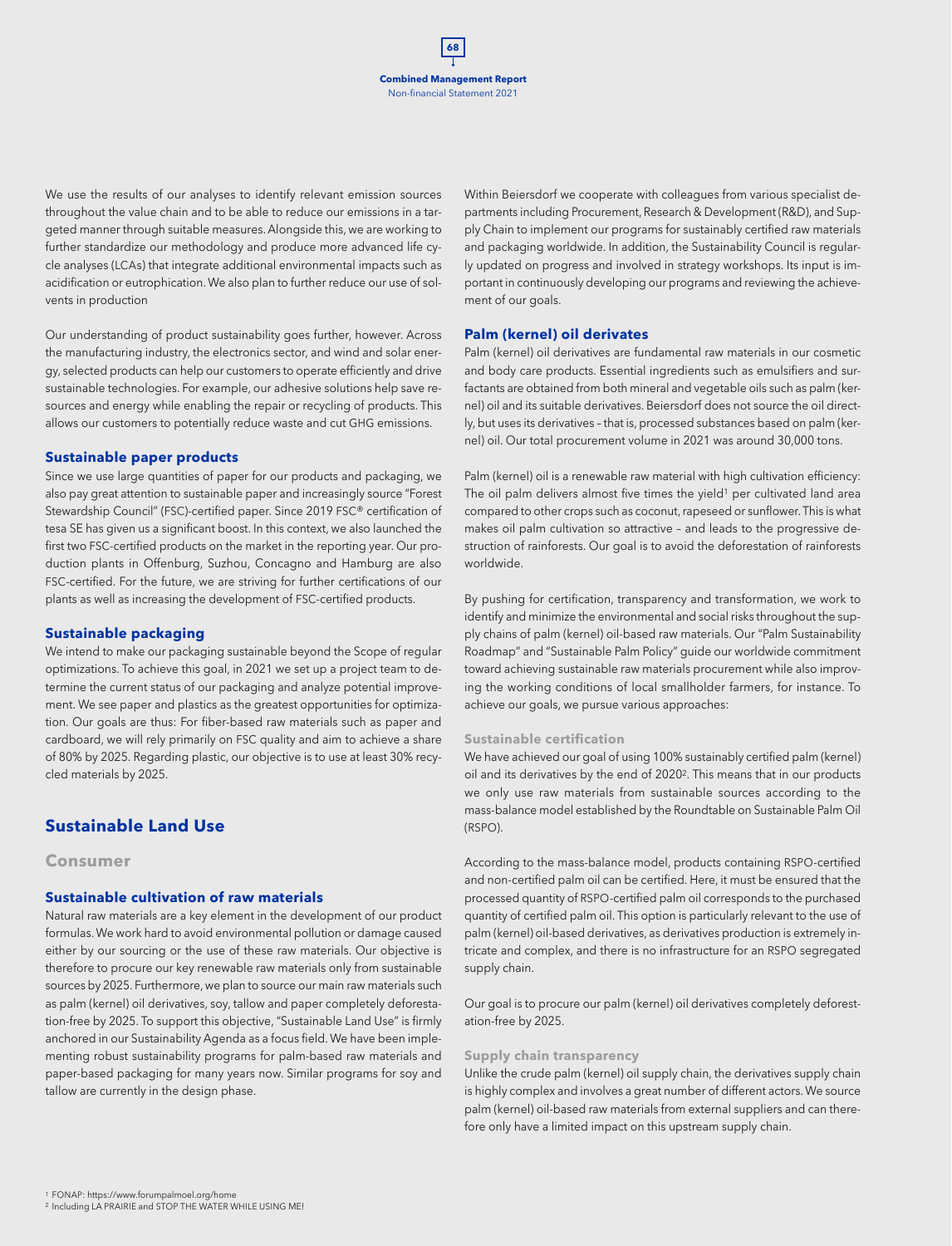To trace the origin of our raw materials back to the level of the refinery, mill and plantation, we are founding members of the cross-industry initiative "Action for Sustainable Derivatives" since 2019. The ASD's aim is to increase the transparency and sustainability of derivative supply chains. To do this, the initiative contacts our direct suppliers and requests information on their own upstream supply chains and palm oil volumes, among other data. This way, the ASD works steadily upwards through the entire palm oil supply chain. The objective of the annual tracing of our raw materials sourcing is to maximize transparency in our palm (kernel) oil supply chain, to identify "hot spots", and provide targeted support for projects locally.

#### **Sustainable transformation in cultivation regions**

We engage for sustainability directly in palm oil cultivating regions to help improve the fundamental local working and living conditions of smallholder farmers in the long term, and to protect the environment. Our goal is to convince the smallholders and their cooperatives that transitioning to sustainable oil palm cultivation without further deforestation will improve both their income and their living conditions.

Since 2018 we have cooperated with the World Wide Fund for Nature (WWF) in a smallholder farmer project in West Kalimantan, Indonesia. We support a total of three villages with a combined population of around 4,500 inhabitants, including 240 smallholder farmers. In the 2021 reporting year, we succeeded in bringing the smallholder farmers together to form a cooperative and in legalizing their plantations' land-use rights. In addition, the WWF carried out numerous training courses on sustainable palm oil and rubber cultivation and gave smallholder farms access to oil palm seedlings. This has helped the smallholders to diversify their sources of income, which also benefits the inhabitants of the three project villages.

In 2020, together with the WWF and our supplier Evonik, a specialty chemicals company, we also initiated a landscape project in Sabah, Malaysia. The goal of the project is to make the production of palm oil more sustainable and to halt deforestation. By 2025, small and medium-sized palm oil farms with a total area of 20,000 hectares are to be certified to the RSPO standard.

Besides this we also supported a project initiated by the Forum for Sustainable Palm Oil (FONAP) in Perak, Malaysia. These projects form an important building block in the continued development of our "Palm Sustainability Roadmap".

#### **Shea**

Sheabutter is another key ingredient in many of our products; therefore, Beiersdorf has been a member of the Global Shea Alliance (GSA) since 2019. In cooperation with the GSA and our shea suppliers, Beiersdorf is supporting women shea collectors in some of the poorest rural regions of the "Shea Belt", the main cultivation region in Africa. For instance, we support shea collectors in Ghana und Burkina Faso and train them over five years in the areas of health, occupational safety, product quality, and fundamental economic know-how. In addition, as part of the "Clean Cookstoves" project, female shea collectors learn how to make cookstoves from local materials such as termite sand. Furthermore, we intend on planting 10,000 shea trees locally by 2024, thus contributing to fighting climate change, as the trees bind  $CO<sub>2</sub>$ and can counteract desertification.

#### **Paper**

We use paper and cardboard in many of our product packages. We also want to procure this natural resource sustainably, and for this purpose we have implemented a "Sustainable Paper and Cardboard Policy" with the goal of using exclusively paper and cardboard materials worldwide that are recycled, or certified sustainable according to the "Forest Stewardship Council" (FSC) standard.) by the end of 2020.

100% of our folding boxes, used in the outer packaging of our face creams for instance, are already sourced from FSC-certified material. However, we did not reach our target by the end of 2020 in all regions for other paper-based packaging such as shipping boxes and other retailing materials; we are therefore currently working intensively on swapping further paper-based materials to FSC-certified or recycled paper.

## **Resource Efficiency**

#### **tesa**

Using resources efficiently is fundamental for tesa. We want to promote the circular economy and utilize materials that can remain in the cycle at the end of their useful lives or can be used in other ways. At present, waste cannot be completely avoided in our goods production. However, we are committed to reducing it effectively in order to preserve precious natural resources. We therefore work continually to raise all stakeholders' awareness of the need to avoid unnecessary waste and ensure professional recycling.

Measures to protect resources are an integral part of our corporate environmental protection. In addition to statutory regulations, we continuously develop our environmental management systems and also exchange information with external experts for this purpose.

#### **Avoidance and recycling**

We base our waste and raw material management on the "waste pyramid": Avoiding and reducing waste takes highest priority, followed by various options for recycling. Waste is sent for disposal only when it is unavoidable. Our production plants pursue the objective of "zero waste to landfill" by 2025, i.e., eliminating the disposal of waste via landfill sites. We have already achieved this status for over 70% of our production plants.

In order to use materials efficiently and recycle wherever possible, our production plants constantly work on minimizing production-related losses of the raw materials we use. This applies equally to adhesives production as well as to coating tapes and cutting rolls.

We are also reducing our waste volumes through ongoing improvements to our machinery and production processes. In the reporting period, for example, we were able to optimize the delivery of raw materials in mass production and thus save 12 tons of material per year.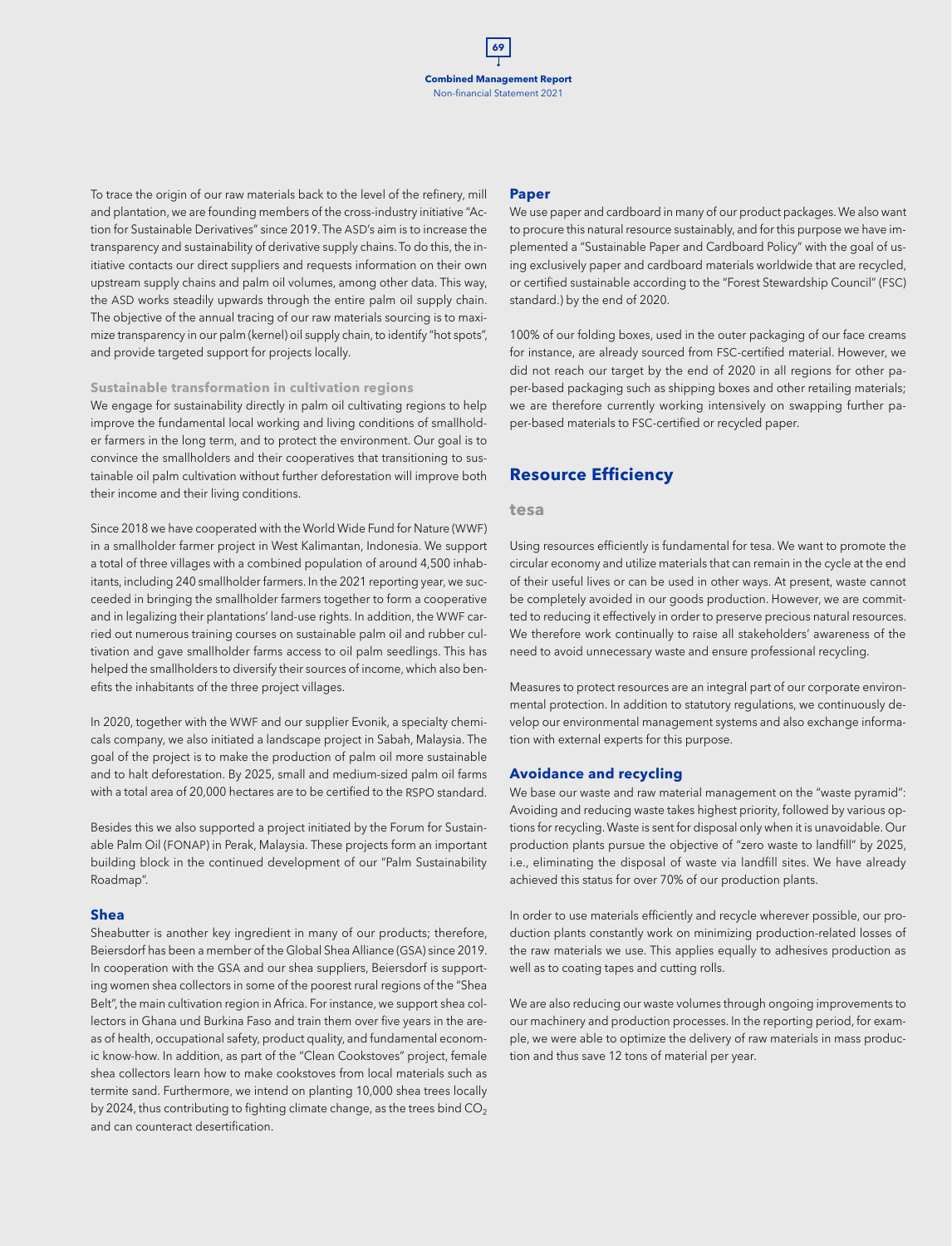Production waste is collected separately on a site-specific basis according to various waste categories and then the materials are recycled to the greatest extent possible. Waste is summarized by categories, based on whether it is non-hazardous or hazardous, and whether it is for disposal or recycling and published in our annual sustainability report. tesa recycles almost all non-hazardous waste as well as hazardous waste containing solvents.

#### **High recycling rate for packaging**

The reduction of packaging materials also helps minimize waste and therefore its negative impact on the environment. In our production, our constant goal is to reduce the amount of packaging materials as far as possible and avoid all packaging that is not absolutely necessary – without impacting the quality, performance, or protection of our products in any way.

For packaging, we seek to maximize the recyclability of the materials used. For example, we prioritize cardboard packaging and reusable pallets, and use single-source plastic as far as possible.

In the area of sustainable packaging we worked on new goals in 2021 as part of our Sustainability Agenda. Going forward we plan to use even fewer raw materials for our packaging and increasingly use alternative and/or recycled raw materials. The development of specific key indicators will help us make our progress in this area transparent in the following year.

#### **Active involvement of employees**

At tesa we leverage our employees' expertise in further developing waste-reduction measures. In 2021 we therefore continued the successful "Great Ideas – Not Waste" campaign at our plant in Offenburg. Driving this campaign is a long-term project through which we intend to continuously reduce energy and resource consumption, with the participation of employees from the production, process development, and technology areas.

Regular intra- and interdepartmental discussions form a cornerstone of this project. The purpose of these discussions is to agree specific steps for the implementation of potential improvement measures and to exchange best-practice solutions. Moreover, the project includes communication measures designed to raise awareness of the issue among employees. In 2021 we implemented 28 projects targeting resource efficiency. To date these have resulted in savings of € 277,000.

## **Water**

Water is the basis for all life forms. However, our planet's water resources are unequally distributed and threatened by a range of factors such as climate change, population increase, pollution, and overuse. Many regions are particularly affected by drought and in parallel, clean drinking water resources are becoming scarcer worldwide. In light of this situation, we consider it vital to use water responsibly. We strive to keep water consumption as low as possible and to minimize our wastewater generation in all business divisions and processes throughout our supply chain.

#### **Managing water risks**

The "Aqueduct Water Risk Atlas" is a data tool provided by the World Resources Institute (WRI). We use this to assess the water risk annually for all our Consumer Business Segment production sites as well as for all tesa Business Segment production sites and its headquarters. This tool takes a range of factors into account, including the type of water withdrawal, water quality and how water consumption is managed. In addition, we identify locations with an elevated risk of water scarcity or water stress.

Going forward, our objective is to handle water as a precious resource even more carefully and to drive our comprehensive water management forward. To support us in achieving this we are in dialogue with the WWF to expand our risk analyses with their "Water Risk Filter."

Our Consumer and tesa Business Segments submit water management data annually as part of the CDP "Water Security Program." With regard to their statements on "Water Security," the Consumer Business Segment received a "B" assessment in the reporting period, and the tesa Business Segment a "C. We strive to work more intensively on further improving this rating in the coming year.

#### **Consumer**

The Consumer Business Segment uses water in a broad variety of ways. It is needed to manufacture our products and it is a core ingredient in our product formulas. Naturally, it is also used by our consumers when they apply our products. We are therefore fully committed to handling this vital resource responsibly and to consistently promote the sustainable use of water.

We work continually on minimizing water consumption in our production processes, for instance. By 2025 we want to reduce our water consumption per manufactured product by 25% (vs. base year 2018). In 2021, water consumption per manufactured product increased by 9% compared to the base year. Compared to the previous year, this represents a reduction of 3%.

#### **Focus on sustainable water management**

The importance of sustainable water management is also a key factor in planning expansions to our production sites: Under our global initiative "Sustainability in Manufacturing," we are working intensively to integrate innovative ideas into our production processes. Here we are focused on developing increasingly effective solutions to reduce water loss, determine water consumption at relevant production plants, and implement innovative approaches to treating wastewater for reuse in production processes.

We rely on state-of-the-art equipment and leading technologies, especially for high-consumption cleaning processes. We harness efficient technical processes to purify wastewater for reuse in cooling, irrigation and sanitation, for example. These measures are frequently implemented at our production sites as part of their "LEED" certification (see chapter "Climate protection", p. 61). Even apparently minor improvements such as modernizing sanitary facilities, or targeted consumption measurements in production areas, all contribute to sustainable water management.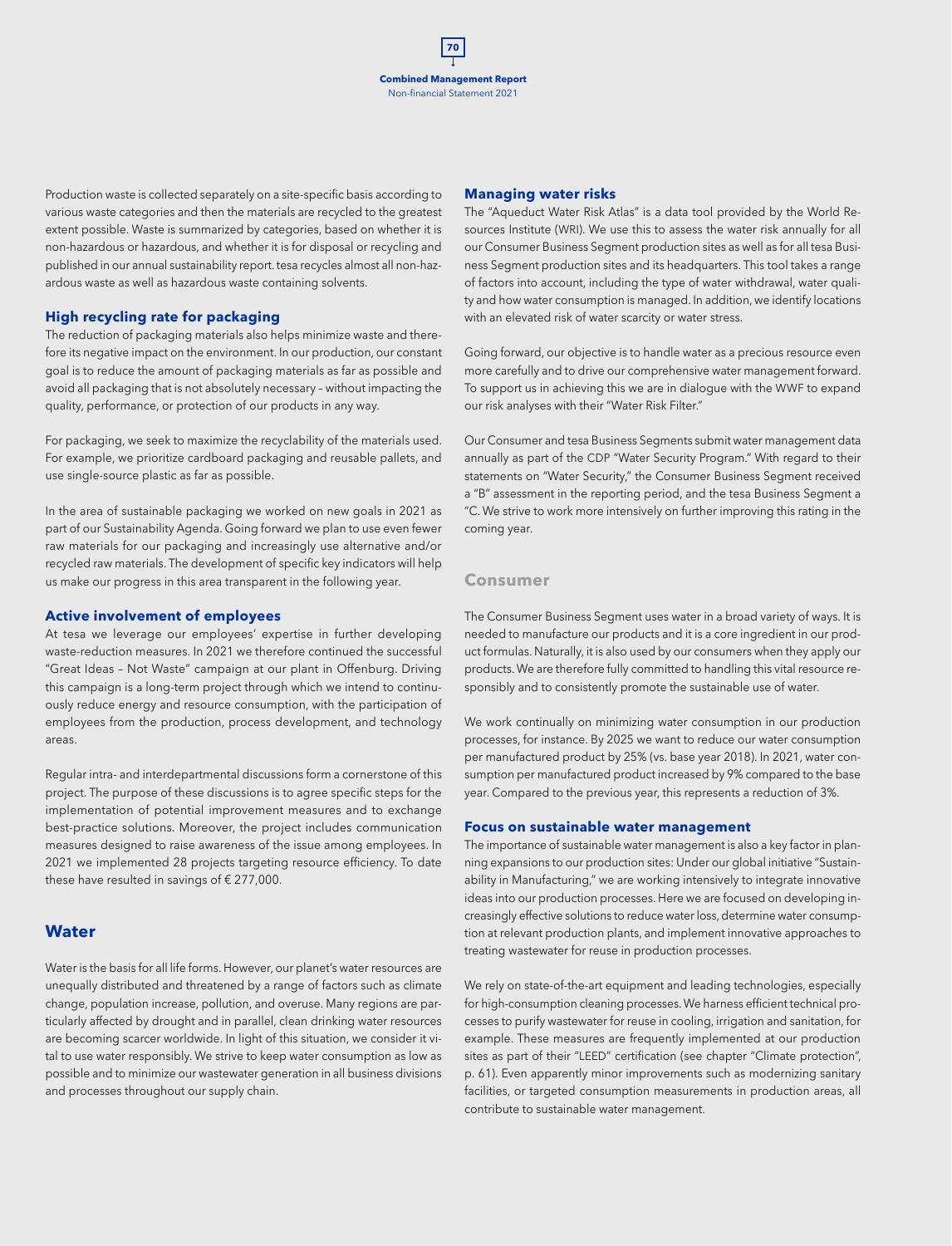In order to continuously improve our water management, we are also in dialogue with water suppliers, local authorities and neighboring companies. Additionally, we regularly review our production sites for opportunities for optimization to reduce water consumption and facilitate wastewater cleaning processes.

#### **tesa**

#### **Guidelines and preventive measures**

In the reporting year we strengthened our environmental guidelines with regard to water. We are committed to efficient water use, water resource conservation, and appropriate wastewater treatment. We collect water-related data at our production sites annually, such as on water consumption and wastewater volumes. We withdraw water mainly from the public drinking-water supply and from groundwater. Water is reused several times in our cooling cycles. Most of the water used is discharged as wastewater into the sewage system or as surface water.

We plan to continue to reduce water-source risks that result from our production requirements as far as possible. We therefore take preventive measures against all conceivable accidents. For example, liquids that pose a threat to water are emptied, refilled, and stored only in areas that are equipped with appropriate retention tanks. Equipment to measure turbidity and solvent concentration should ensure that no contaminated surface water is channeled into the drain system. If there is a leak or spill of a relevant quantity of water-endangering substances, emergency plans governing the precise procedure are immediately executed. All these measures are regularly reviewed in our external ISO 14001 audits and are the prerequisite for a successful audit result.

## **Employees**

Our employees make a major contribution to the sustainable development of our company. Their expertise, skills, and commitment ensure our competitiveness and power to innovate. Our goal is to create an attractive working environment that recognizes individual performance and actively promotes the potential of a diverse workforce.

#### **Consumer**

## **Training and education**

The changes in our working world require an agile, dynamic working approach and therefore high willingness to learn. This makes it even more important to promote our employees' personal strengths and to invest in their long-term development. To secure this, we provide comprehensive training and development opportunities that also support lifelong learning.

Further information on the topic of training and education as well as on knowledge and learning can be found in the "People at Beiersdorf" section in the Combined Management Report, starting on page 49.

## **Employer attractiveness**

We want to be the first-choice employer for our staff and to offer them a secure, attractive, and inclusive working environment where everyone feels they belong and has the same opportunities to succeed and give their best performance. For us, this includes open dialogue across all hierarchical levels in the sense of participation and involvement, achieving the goals we set ourselves together and a responsible leadership culture. Our employees' emotional engagement is an issue particularly close to our heart and is regularly reviewed using global employee surveys.

Further information on the results of these surveys can be found in the "People at Beiersdorf" section of the Combined Management Report, starting on page 49.

## **Diversity and inclusion**

We are convinced that a diverse workforce enriches our teamwork enormously. Different perspectives not only strengthen our ability to innovate but also boost our competitiveness, make us more creative, and help us to better understand the needs of our consumers. Diversity and inclusion are thus not only actively promoted but form a core component of our business strategy.

The new D&I Strategy Roadmap is helping us create a culture built on diversity and inclusion. It consists of three strategic priorities, which are introduced in more detail in the "People at Beiersdorf" section of the Combined Management Report, starting on page 49. You will also find the corresponding key figures in this chapter, such as the proportion of women in management positions and the internal filling of management vacancies.

#### **tesa**

## **Employee development**

Competition for employees with scientific and technical backgrounds is constantly on the rise within our industry. The advance of digitization and internationalization is also changing work requirements and methods. We are meeting these challenges with comprehensive education and further training programs, as highly qualified, committed, and performance-oriented employees represent a decisive competitive advantage for tesa. In addition, a diverse range of training and further education opportunities enhance our attractiveness as an employer and contribute to employee satisfaction and motivation to work for us long term.

To meet the challenges of the labor market and a competitive environment, we have developed a tesa-specific training course that helps young people gain access to working life. It also gives us the opportunity to train employees in those areas that are relevant to our business. For example, we teach our trainees our understanding of quality and service from the outset, as well as the key competencies that are important at tesa.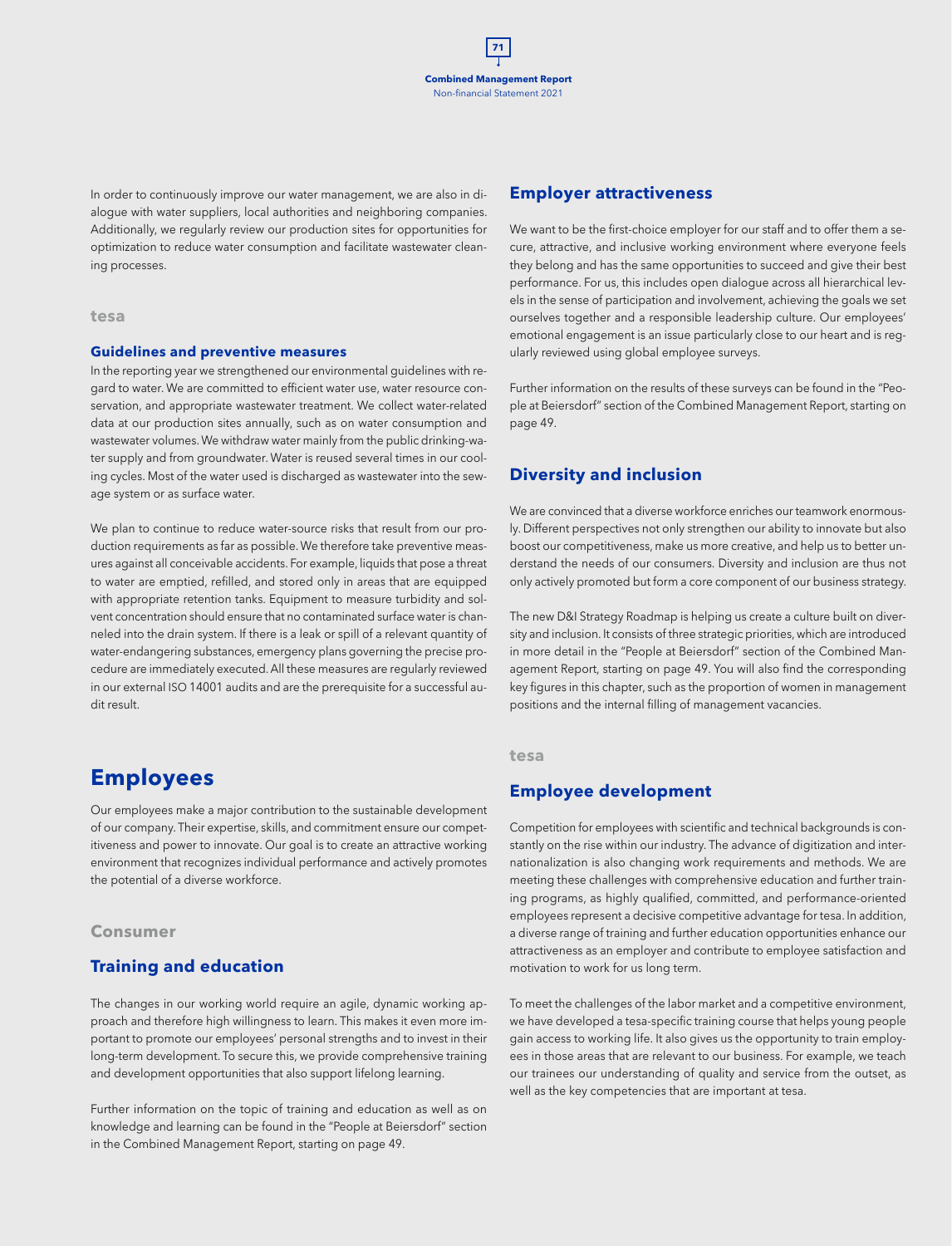To secure our long-term success we also need to offer our employees attractive development opportunities – both professionally and personally, at all levels and in all areas. To identify and fully leverage the potential of our employees we have established target group and competency-oriented training programs. These include basic qualifications for new employees as well as special formats tailored to the requirements of individual business areas. In addition to face-to-face courses and training, tesa also offers its employees a wide range of online further training courses. These topics areas such as compliance, occupational safety, sales, and management and leadership. We significantly expanded these in recent years to be able to offer our employees a wide range of further training opportunities – despite the requirement to increasingly work from home due to the COVID-19 pandemic.

#### **Training**

In the tesa Group, independent training is offered at the production sites in Hamburg-Hausbruch and Offenburg. Trainees can choose from five different technical apprenticeships: chemicals technician, electronics technician for industrial engineering, industrial mechanic, machine and plant operator, and mechatronics technician. We also offer dual degree programs in safety engineering and plastics and elastomer technology.

By the end of 2021, the tesa plant in Hausbruch, Hamburg, employed 36 trainees and one dual student. Machine and plant operators formed the largest group with 13 trainees. The tesa plant in Offenburg employed 35 trainees, eight of whom are completing a dual degree program.

The trainee retention rates show that we want to keep our trainees for the long term: In Hamburg-Hausbruch, 66% of the trainees who completed their training in 2021 were retained, while in Offenburg the retention rate was 75%, 25 percentage points higher than in the previous year.

Given the existing demographic developments and the resulting increase in competition for young talent, especially in the technical and scientific fields, the recruitment of new trainees and dual students is increasingly a challenge. For this reason, among other initiatives the tesa Offenburg plant has sponsored the South Baden regional competition "Jugend forscht" (Youth Does Research).

### **Further training programs and open course program**

In view of the COVID-19 pandemic, we digitized our continuing education program to the greatest extent possible and across all divisions in 2021. This means the courses can be taken anywhere in the world. In-person training only took place rarely and under special hygiene regulations in certain regions, e.g., China. A total of 284 training and qualification measures (virtual classroom training, and face-to-face training) were carried out with a total number of 4,015 participants. Training opportunities were used by employees on all continents.

For the first time, the qualification program for new managers was also offered in an online format in the reporting year. In total, three international courses with 14 participants on average place in 2021. In addition, a digital qualification program for middle management executives was developed and the first module was piloted in November 2021.

From the start of Q3, there was a higher demand for in-person training courses, which took place to a limited extent while adhering to distancing rules and hygiene measures. By the end of the year, two in-person training courses with a total number of twelve participants had taken place.

#### **Online training opportunities**

Our qualification programs are enhanced by the integrated digital LinkedIn Learning platform. With 1,562 active licenses worldwide and an average learning duration of 30 to 60 minutes per week per tesa employee (in the period from January to December 2021), the platform and its Learning Journeys are now well established and in regular use.

We also expanded our existing E-Learning courses in 2021, for example, by adding a new Sustainability E-Learning module. tesa registered a total of 3,858 people taking part in e-learning worldwide in 2021.

Since introducing the Learning Hub Learning Management System (LMS) in 2018, the tool has been used as an information and registration platform for all training courses at tesa. At the same time, the platform serves to automate and harmonize the administration and organization of face-to-face training, e-learning programs, and blended learning internationally. At present we are looking into deeply integrating LinkedIn Learning into the Learning Hub in order to further simplify access to LinkedIn Learning options for our users.

## **Diversity and equal opportunity**

A diverse workforce is not only a constant goal for us but also a key competitive factor: Different perspectives help us to understand the needs of our customers better and enrich our ideas for innovations. We are therefore actively committed to achieving greater diversity in our workforce and ensuring equal opportunities for all our employees. We strive continually to create a working environment in which all employees are valued and individual performance is recognized. In this we focus on two main areas: Designing an international working environment and promoting women in management positions. We also raise awareness among our HR departments and managers worldwide to prevent discrimination of any kind in the recruitment process.

#### **International workforce**

When filling new positions, we attach great importance to hiring new employees with different cultural backgrounds. We want to promote an international workforce, particularly at our Norderstedt headquarters. This increases our ability to better understand and serve the diverse requirements and market conditions of our international customer base. We are pleased to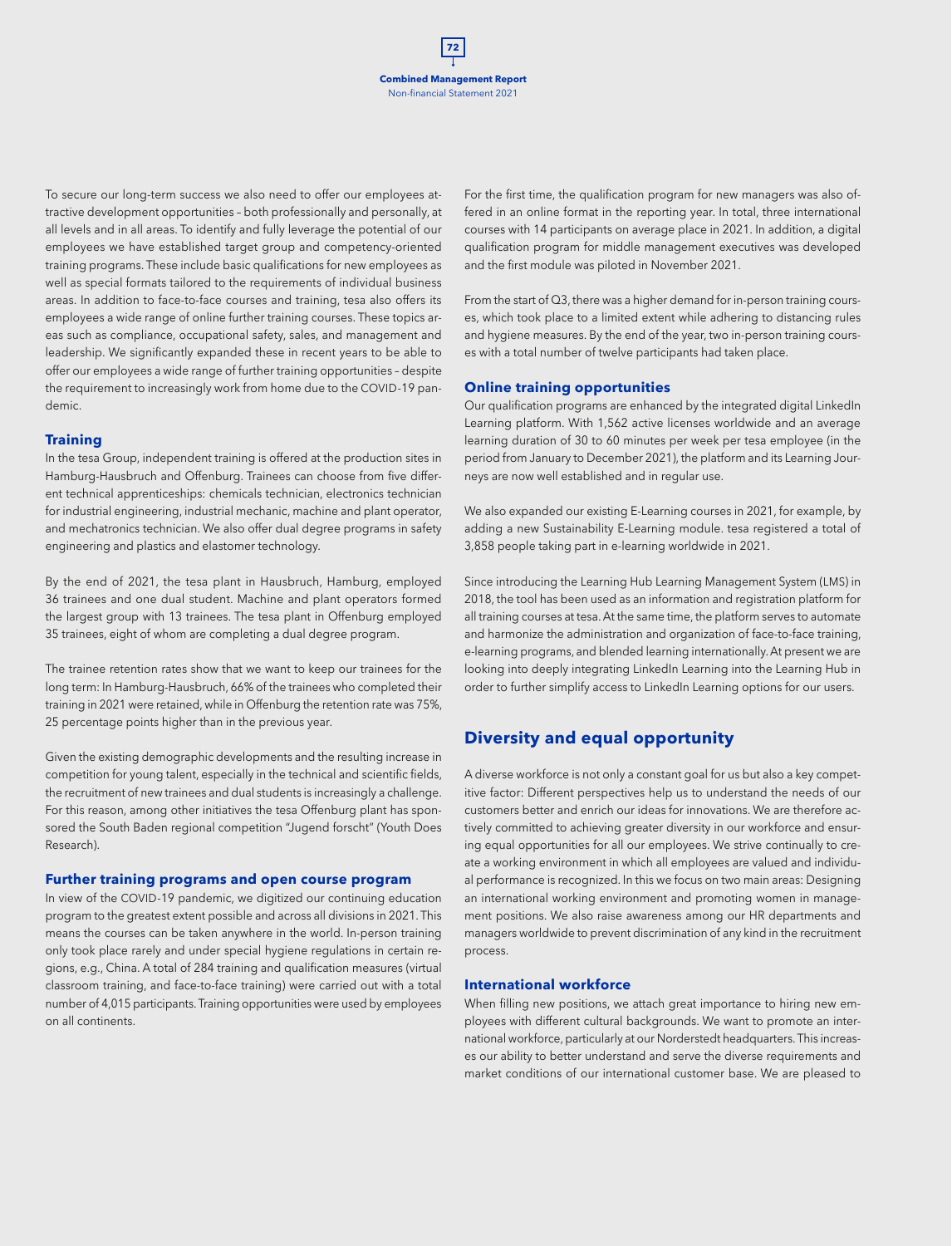report our initial successes: The ratio of non-German employees increased by 1.8 percentage points to 7.2% within nine months (December 2020 to December 2021). We want to consolidate and grow this trend further, e. g. by advertising all vacancies above a certain level exclusively in English.

With our worldwide X-perience career path model we promote international and cross-functional exchanges, as well as the career mobility of our employees. In 2021 we also continued to pursue our "x-perience the tesa world" concept, in particular through internal employment vacancy advertisements that allow both international and cross-functional applications.

#### **Women in management**

We want to fill more management positions with women in the future. Our goal is to create a culture in which equal opportunity is actively lived out. At the beginning of 2020, Angela Cackovich became the first woman in tesa history to be elected to the Executive Board, and we see this as a sign of positive change. Over the next few years, we wwant to step up our efforts to promote gender equality within the workforce and in leadership roles. To do so, we set up a corresponding reporting system in 2021 that will be completed and evaluated on a quarterly basis. The proportion of women among our international executives has now risen to over 15%.

## **Occupational Health and Safety**

Safety at work and the health of our employees are top priorities for Beiersdorf. We view occupational health and safety as a comprehensive, holistic, and preventive management task. Our strategic objective is therefore to reduce the number of accidents at work to zero, avoid work-related illnesses, and undue physical and psychological stress factors. To achieve this goal, we regularly check to see how we can make our workplaces even safer and healthier.

Our "Accident Frequency Rate" (AFR) documents all accidents at work that result in at least one day's absence from work. In the Consumer Business Segment our AFR sank in 2021 to 1.0 accidents per million hours worked (38% lower than in 2020). We are particularly pleased to report that 73% of our production centers operated completely accident-free throughout the whole of 2021. At tesa, the AFR of documented accidents resulting in at least one day of absence was was 4.1 per million working hours worldwide in the reporting year (2020: 3.5).

### **COVID-19 pandemic**

The global COVID-19 pandemic remains a threat from which we need to protect all our employees' health worldwide. At the beginning of 2020 we set up crisis teams at all our sites and plants that work to avoid infections and health risks. Specific measures were developed under top management leadership to combat COVID-19 and these continue to require further effort from our teams.

### **Consumer**

Driven by our Care Beyond Skin Purpose and guided by our Core Values, we are committed to the continuous reduction of potential health and safety risks and incidents. Our global Occupational Safety department is responsible for managing workplace safety, but here we also count on the involvement of all employees at our sites.

Our occupational health and safety strategy applies worldwide. It comprises our most important current measures and programs and serves as a basis for our sites to develop their own local implementation plans and measures. We monitor the progress of these measures using indicators at a global level.

Within our continuous improvement efforts we focus on minimizing the core risks in terms of slips, stumbles, falls, as well as the safe operation of forklifts and further machinery.

We also carry out behavior-based safety training at our sites, in which our managers learn to recognize safe and unsafe behavior. In addition, they are trained to conduct positive dialogues with employees on the topic of safety.

### **Management systems**

In 2021 we introduced our new "Corporate Health & Safety Policy," which defines the basis for health and safety management at Consumer. This demonstrates our leadership's commitment to integrating health and safety into our corporate strategy and day-to-day work.

To ensure a robust occupational health and safety management system that enables continuous improvement, we conduct external audits every three years at all our sites in accordance with our Internal Environmental and Safety Management Audit System (ESMAS) (see chapter "Upholding Human Rights", p. 76). ESMAS is based on the two internationally recognized standards ISO 14001 (environmental management systems) and ISO 45001 (occupational health and safety management systems).

#### **What's next?**

We are pursuing the implementation of our strategy and continue to expand the programs that strengthen our health and safety management system. In 2022 we will continue to focus on reducing the number of accidents related to the main risks in our operations, while introducing new best practices and programs that should lead to improvements in work permit procedures, machine safety and movement of materials.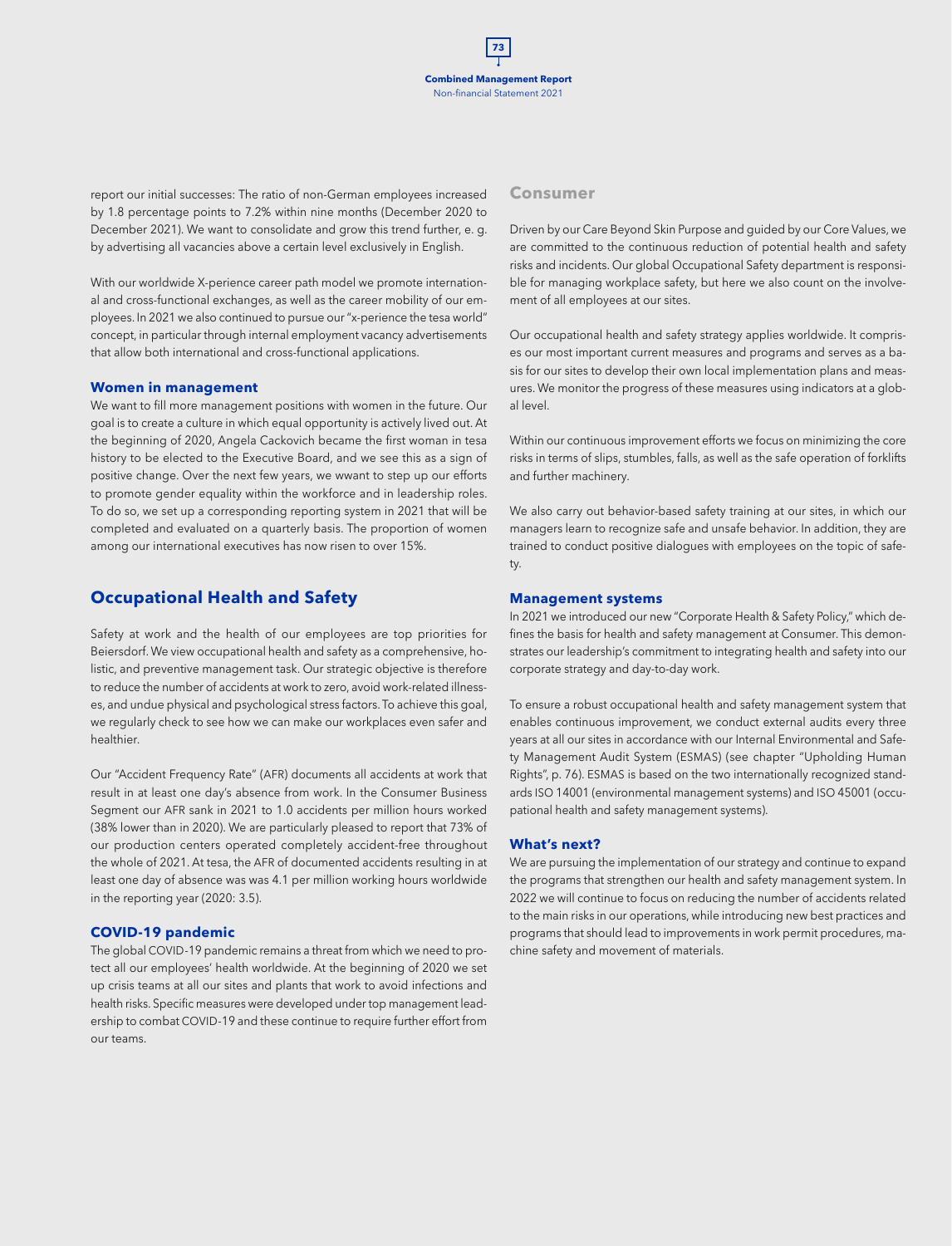#### **tesa**

Occupational health and safety management are firmly anchored in the tesa organization. In addition to statutory requirements, our Group-wide Occupational Safety Guidelines form the basis of our internal occupational safety management system.

The guidelines are complemented by company regulations and specific directives at each site. These stipulate that employees are regularly informed and made aware of security risks and potential hazards via specific training. The objective is to enable employees to prevent accidents and avoid health hazards through correct, responsible behavior.

The guidelines also apply to subcontractors carrying out work at our sites. In the respective occupational health and safety committees and annual Management Review, the Executive Board evaluates incidents each year together with the Occupational Safety department. On this basis, management initiates new measures to improve employee safety and reduce work-related health risks.

#### **Systematic approach to occupational safety**

Our occupational safety management focuses on our ISO 14001 certified production sites, as these represent a greater risk for accidents and increased health impairments compared to our administrative offices. In our Sustainability Agenda we set out an ambitious roadmap: By 2025, all tesa sites that already have an environmental management system in accordance with ISO 14001 should also achieve ISO 45001 certification in occupational safety.

By achieving ISO 45001 certification in 2021 at our plant in Suzhou, China, we reached a further important milestone in occupational safety at tesa. This certification demonstrates that occupational health and safety has been systematically integrated into the Business Segment's management and organization.

We employ our own occupational safety specialists at all ISO 14001 certified sites. At the same time, we specifically promote international dialogue between these specialists. They discuss material occupational safety and health risks at annual in-person meetings as well as regular virtual conferences. In addition, they initiate joint projects, set standards, and share their experiences. This approach contributes to the continuous improvement of accident prevention at tesa.

Ad hoc risk assessments are carried out at tesa. These form the basis for selecting or designing work equipment, work materials, work methods, workplaces, and work processes in such a way that technical and organizational deficiencies are avoided and employees can behave in a safe and healthy way. But changes in machinery, systems, or working premises, new purchases and process adjustments can all have an impact on our employees' health and safety. Through the involvement of expert employees, safety testing and

acceptance as well as systematic hazard identification and risk assessment, are carried out at the time of procurement and commissioning of equipment.

If we identify a security risk in this context, we take appropriate preventive or corrective action. On occupational safety committees, safety experts, employee representatives as well as management discuss the material results of risk assessments and define satisfactory measures. Furthermore, regular inspections and evaluations take place, and we carefully incorporate the insights gained from these. Further preventive measures are rapidly implemented as required, while our relevant health and safety documentation is regularly updated.

The handling of hazardous materials is also regulated in detail. Together with the Corporate Regulatory Affairs department as well as Research & Development and Production managers, the Occupational Safety department designs tesa-specific processes for the handling, labeling, storage, and transportation of hazardous materials. Employees who work with certain hazardous substances undergo routine health examinations. In addition, equipment and tasks are checked at regular intervals for their safety and emissions. Action to be taken in the event of an accident with hazardous materials is governed by our emergency management procedures.

#### **Preventive measures**

The "SafetyTour-App" developed by the IT department was introduced at all tesa production sites worldwide in 2021. CIP (Continuous Improvement Process) safety insights and the required measures identified during governmental safety inspections can also be integrated in the backend of the app, in addition to the findings and measures during routine tesa-internal safety inspections. The easy data and image logging system enables these measures to be prioritized, selected, tracked and better archived using a traffic-light system. An integrated checklist ensures that no aspect is overlooked during the tour.

The "Safe Travels - avoid commuting accidents" campaign carried out at the headquarter in 2021 aimed to raise awareness among employees by providing tips and advice on how to get to and from their workplace safely.

Fire protection was once again a focus in the 2021 reporting year. Fire extinguishing training, for example, was held for fire safety assistants at our production plants, observing COVID-19 safety measures. At the tesa Technology Center, the firefighting concept was adapted to increase employees' safety when extinguishing with  $CO<sub>2</sub>$  and to prevent accidents.

As part of ongoing training during the COVID-19 pandemic, a joint digital refresher course was set up for safety officers at the German facilities.

In the reporting year, safety dialogues were offered at headquarters for every manager, with more than 97 managers participating.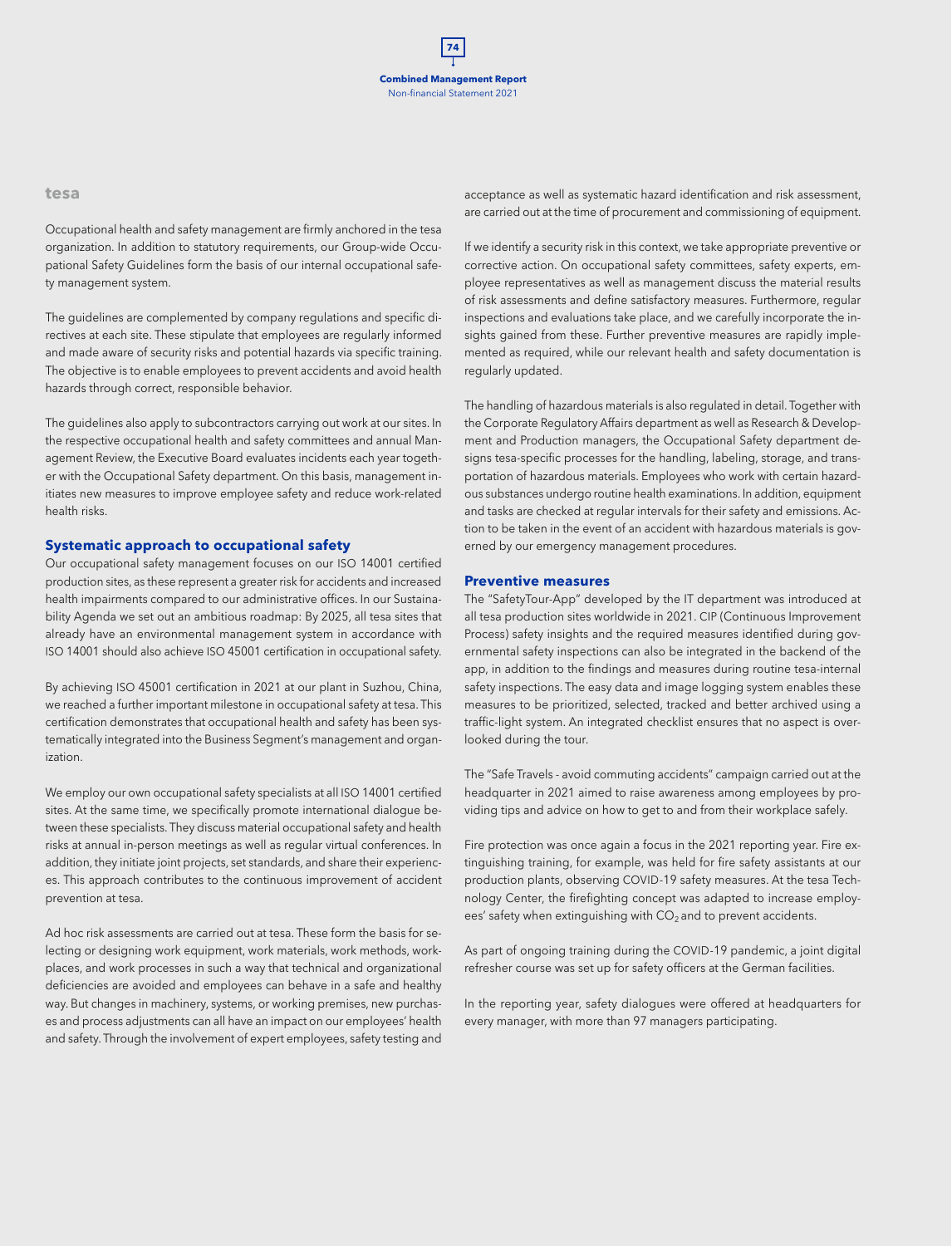## **Society**

#### **Consumer**

## **Community engagement**

As a global company, we consider it our duty to take responsibility for our social environment and to have a lasting positive impact on the situation of our fellow citizens. Through our Corporate Purpose Care Beyond Skin, we express our passion and ambitions to reach beyond our core business and contribute to greater social cohesion.

To achieve this goal, as the Global CSR Department we work closely together with colleagues from the individual local affiliates around the world. These implement the global strategic framework in alignment with local conditions. In addition, at Beiersdorf headquarters we collaborate with colleagues from various specialist departments such as Marketing, Legal, Controlling, Research & Development (R&D), Corporate Communications, and Medical Management. Since 2013 we have carried out annual assessments of the social projects we support worldwide. The project managers at our local affiliates collect all locally relevant data, which we standardize to enable a global analysis of our activities. The analysis results not only flow into a key database for our internal sustainability management, but they also form an integral part of our sustainability reporting.

As we pursue a vision of an "Inclusive Society," our engagement focuses especially on those people affected by social inequality, marginalization, and isolation. We support local initiatives that aim to strengthen and support physical and mental health, a sense of social belonging, and the voluntary social participation of all members of society. This is how we want to make an important contribution towards a cohesive society.

Our commitment in the Consumer Business Segment takes place both at the corporate level and at individual brand level, going far beyond our own value chain. Worldwide, the focus of our corporate commitment is on "Empowering Girls" and disaster relief. Each brand also provides targeted support in fields that match its brand identity and competence, while aligning with the social needs and concerns of the local communities.

As we are focused on achieving social improvement, we also involve our consumers in our brand engagement. We constantly and transparently provide them with information on our social initiatives, raising public awareness of key social issues.

## **Engagement at corporate level**

In 2021 we continued the COVID-19 aid program for which Beiersdorf Consumer had already initiated global partnerships in 2020. Through the program, we aim to provide people in particular in the epicenters of the pandemic and in regions and countries with weak public health systems and infrastructures with support appropriate to their situation.

Beyond emergency aid, within these partnerships Beiersdorf is committed to providing medium to long-term support for local people. Many countries are facing long-lasting socio-economic impacts and challenges in the wake of the COVID-19 pandemic. Above all, girls and young women are affected by the pandemic and its consequences, due to their age and gender. In crises they are exposed to an increased risk of gender-based violence, for example, being married off against their will, and having to leave school permanently. Similarly, girls and young women are more likely to engage in activities that expose them to a higher risk of contracting COVID-19, for example in (home) care and healthcare. "Empowering Girls" is therefore a special focus of our COVID-19 relief program.

To provide the most effective support possible, we work with two international non-profit organizations, Plan International and CARE: Both bring highly relevant expertise in their respective fields, can rely on well-established, stable local networks, and have years of experience in measuring the aid impact.

In 2021 Beiersdorf set itself the target of directly reaching more than 300,000 people by 2023 with projects to empower girls. "Direct beneficiaries" are people who benefit directly from one or more project activities.

In the sense of a holistic, systemic approach that seeks to stimulate change across all of society, people of all genders and ages in a project's locality can be counted as direct beneficiaries. Only by involving diverse members of a community can a lasting positive impact on individuals – in this case girls and young women – be achieved.

In partnership with Plan International, Beiersdorf works to strengthen girls' rights to access education and contributes to preventing gender-based violence during the COVID-19 pandemic and beyond. As part of the project in Kenya, for example, scholarships are awarded to girls as direct beneficiaries, enabling them to go to school. This indirectly benefits each girl's family members, as the household income can now be used for purposes other than the daughter's school fees and it is assumed that the knowledge acquired by the girls will be shared or applied at home. In total, the projects reached 13,088 people in Brazil, Ecuador, and Colombia during the reporting period and 3,026 people in Kenya, Ghana and Nigeria. The projects are designed to run for a total of two years each, starting from October 2020 (Latin America) and February 2021 (Africa).

Since January 1, 2021, in partnership with CARE, Beiersdorf has worked to ensure that particularly vulnerable groups in Africa, such as girls and young women, receive information about COVID-19 and access to appropriate healthcare. In addition, the objective of this two-year project is to mitigate the socio-economic consequences for these target groups and strengthen their livelihoods. Its geographical focus is Ethiopia, Kenya, Somalia, and Sudan. In Somalia, for example, 30 girls and young women (up to 25 years old) participated in so-called Village Savings and Loan Associations (VSLAs). In these groups, they acquire knowledge of financial processes such as loans and savings rates. However, the groups also achieve much more: Girls and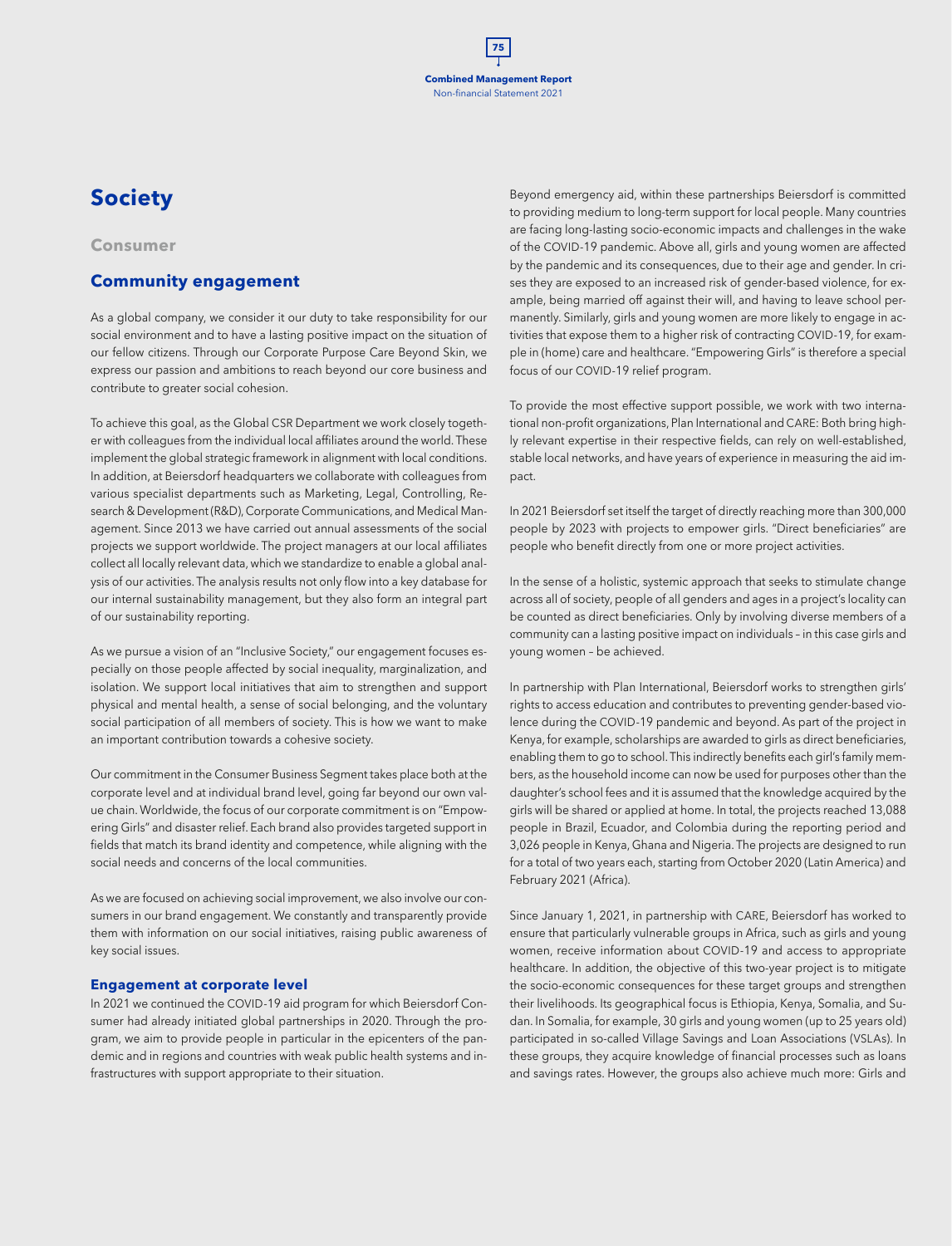young women gain greater self-confidence, pass on what they have learned to their family and their community, participate more actively in society, openly express their opinions, and can take concrete steps towards economic independence. In the reporting period, 41,475 people were reached directly through the project, which is planned to run for two years.

In 2021 Beiersdorf already reached 57,962 of the more than 300,000 people targeted by the projects to empower girls.

In addition, Beiersdorf works closely with Ashoka, the world's largest network of social entrepreneurs in "Empowering Girls." October 2021 marked the launch of a one-year social innovation initiative. Together with Ashoka, Beiersdorf will award grants to five leading female social entrepreneurs from the United Kingdom, Poland, Italy, Belgium, and Switzerland, whose projects are explicitly dedicated to empowering and enabling girls and women. In addition to this, Ashoka and Beiersdorf want to promote the networking of European female social entrepreneurs from January 2022. The number of beneficiaries will not be recorded in this case due to the conceptual design of the project.

A three-year psychological study with the University of Cardiff was launched in the reporting period to investigate the impact of the coronavirus pandemic and similar crises on the well-being of people with skin diseases. The study also includes an investigation into how these impacts can be mitigated with online support tools. In the first phase of the study, a detailed literature review and initial patient surveys are conducted to ensure the most patient-centered development possible.

The research project will not only give scientists key insights into the effects of the coronavirus crisis: They will also provide fundamental guidance for Beiersdorf's future social responsibilities at brand and corporate level.

Beiersdorf also followed the news and images of destruction following heavy rainfall in Germany, Austria, Belgium, and the Netherlands in summer 2021. As a sign of solidarity and to provide rapid support for those affected, our company donated one million euros to the German and Belgian Red Cross as well as to the German Life Saving Society (DLRG). Both are long-standing partners of Beiersdorf's Hansaplast and NIVEA brands.

#### **Engagement at brand level**

We continue to develop our social commitment at brand level. At the start of 2021, the NIVEA and Eucerin brands announced their own global social missions. Our colleagues in the country organisations take over the local coordination of the projects, while our global strategies and quality standards serve as a guideline.

• NIVEA's social mission, "The Power of Human Touch," supports Human Touch projects to promote the quality of life of people affected by loneliness, including premature babies, visually impaired people, and elderly people with dementia.

By 2025, "Human Touch" projects are intended to positively impact the individual health and well-being of more than 150,000 people. In this effort, the people who are the focus of the respective project intervention and whose quality of life is to be improved are counted, i.e. premature babies, visually impaired people and older people with dementia. The projects are to be implemented by 2025 with a total financial commitment of 20 million euros. In 2021, the subsidiaries began to implement the global strategy locally. They concentrated mainly on identifying partners and projects. Thus, a large part of the project activities will only begin in 2022. We will report on the progress of the projects in the following years.

• Eucerin is committed to promoting the social inclusion of people affected by skin disease. Its projects center on reducing social exclusion and stigmatization, as well as on improving participation in society.

In the USA, Eucerin cooperates with FIRST (Foundation for Ichthyosis & Related Skin Types). This joint project works to support teenagers and young adults suffering from the physical, emotional, and social challenges of ichthyosis; the project's workshops strengthen their skills, knowledge, and self-confidence. The objective is to promote their social inclusion and reduce the psychological burden of the disease.

By 2023 Eucerin plans to implement local social projects in at least 15 countries to improve the quality of life of skin-disease sufferers and promote their social inclusion. In 2021 the project was already implemented in four countries, with one project this year initially focusing on Corona pandemic containment measures within the target group due to the situation on the ground.

At brand level, Beiersdorf's Healthcare brands Hansaplast, Elastoplast, and CURITAS want to initiate a global social mission in 2022 with a focus on firstaid education for children. These brands will set up projects in cooperation with local Red Cross organizations, among others. Their common goal is to provide children with the knowledge they need to treat their own wounds and the wounds of others, and to be able to give themselves and others firstaid treatment.

## **Human Rights**

Beiersdorf is actively promotes compliance with laws, codes of conduct, and human rights. This responsibility is deeply anchored in how we see ourselves, as well as in our Core Values. It applies not only to our own company branches and employees worldwide but to all business partners and their employees throughout our value chain. We do not tolerate any form of corruption, forced labor, child labor, or discrimination – neither at our own sites nor at any point in our supply chain.

#### **Upholding human rights throughout the value chain**

We have identified risks relating to upholding human rights above all in general procurement and purchasing, and therefore in the upstream supply chain. Our goal is to minimize all risks with regard to human rights violations as far as possible.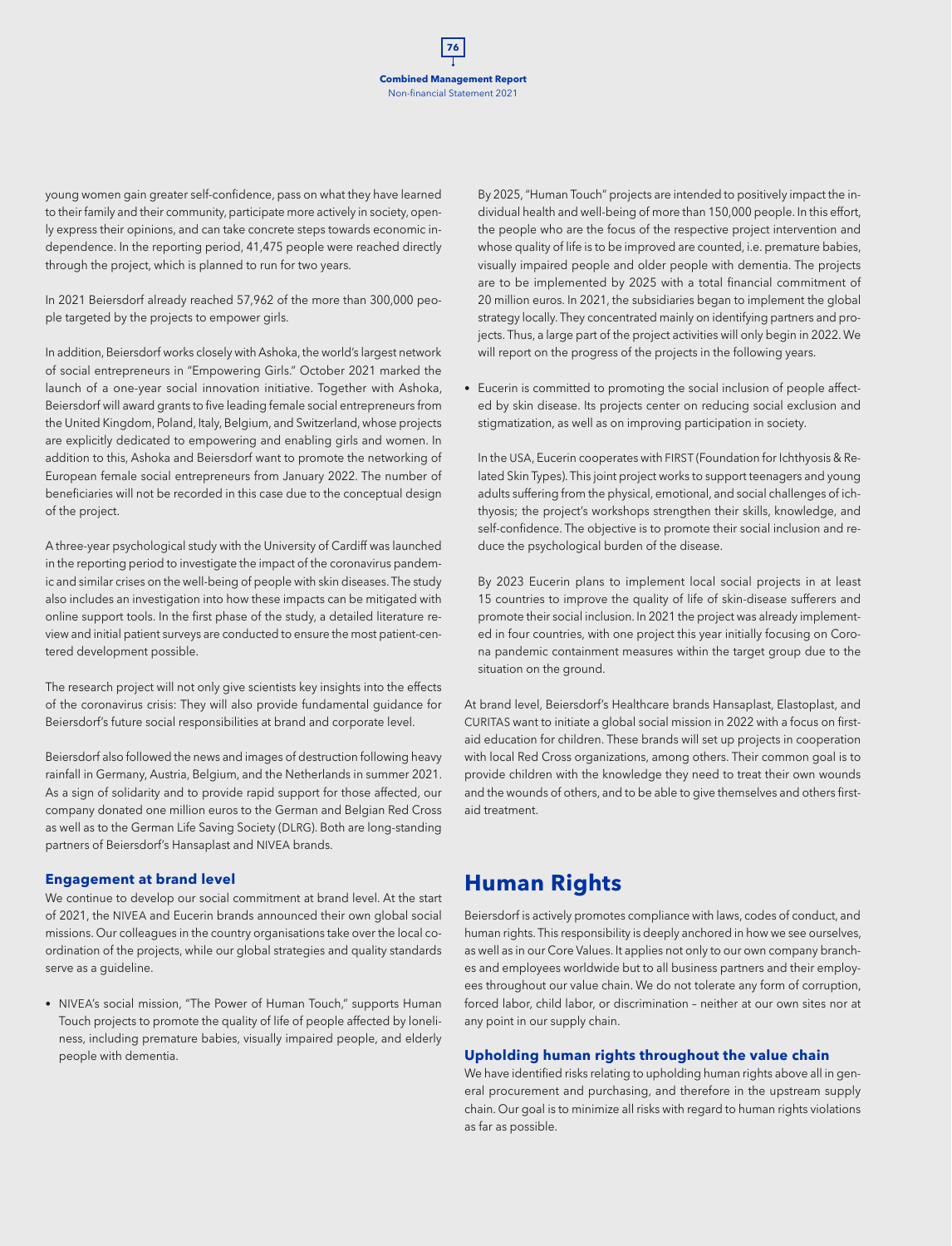As mentioned in our "Declaration of Principles on Respect for Human Rights", we are not only a signatory to the United Nations Global Compact (UNGC) but also steer our own business activities and our cooperation with business partners based on fundamental principles and guidelines. These include the UN Universal Declaration of Human Rights, the International Labour Organization (ILO) Conventions, and the OECD Guidelines for Multinational Enterprises. In addition, we ensure that country-specific regulations and official governmental requirements are fully implemented.

We focus on long-term relationships with business partners who commit to and align with our principles of sustainable, responsible corporate governance and explicitly promote these. We have also developed internal and external Codes of Conduct for our employees and our suppliers that contain binding requirements on upholding human rights.

We require our business partners to follow and comply with our standards and communicate them to their upstream supply chain as well. This applies both in terms of required product quality as well as transparent, fair, and responsible business practices. This way we want to ensure that our business partners meet their social, environmental, and economic responsibilities – and that high-quality products are the end result.

#### **Consumer**

#### **Consumer Business Segment creates binding standards**

With our Code of Conduct for Business Partners (CoC), the Consumer Business Segment has committed all our business partners along the supply chain with an annual purchasing volume of more than € 50,000 to comply fully with our standards. The CoC is aligned with our Core Values and establishes uniform, binding criteria for responsible action, including critical aspects such as prohibiting corruption, child labor, forced labor, and discrimination, as well as promoting occupational health and safety, the right to freedom of association and collective bargaining, and environmental protection. We currently process over 90% of our procurement volume through business partners who have explicitly committed to our CoC. Going forward we intend to increase this percentage, particularly in view of the German Supply Chain Act which comes into force on January 1, 2023.

#### **Risk screenings and audits**

In addition, environmental protection and occupational safety audits have been carried out at all Beiersdorf Consumer facilities since 2013. These audits are aligned with the requirements of the "Environmental Protection and Safety Management Audit Scheme" (ESMAS), which are based on the internationally recognized ISO 14001 (environmental management systems) and DIN ISO 45001 (occupational health and safety management systems) standards.

ESMAS audits take place every three years and verifies whether appropriate measures are implemented to guarantee compliance with our globally applicable environmental as well as occupational health and safety standards atour sites. In the fourth quarter of 2021 we plan to audit our facility in Argentona (Spain). In addition to the ESMAS audits, our plant in Thailand was audited in the reporting year to the standardized "Sedex Members Ethical Trade Audit" (SMETA) 4-pillar audit protocol. As part of the new supply chain law, we plan to conduct further SMETA audits at our facilities worldwide by the end of 2022.

The Vice Presidents of the functions Sustainability and Procurement are responsible for sustainability in our overall sourcing operations and throughout the supply chain. The Responsible Sourcing team analyses our more than 21,000 direct suppliers to determine whether or not deeper risk screening is needed, tailored to the specific countries from which we source our goods and services.

As well as country-specific risks, other factors also play a role in risc classification: These include the purchasing volume and the proximity of the respective goods or service providers to Beiersdorf's brand locations. Direct suppliers with a resulting medium or high risk are required to provide comprehensive self-assessment via the Sedex platform. On this basis, the Responsible Sourcing team carries out a detailed risk assessment and decides whether a subsequent audit is required.

To ensure objectivity, the audit is carried out by independent certified auditors according to the standardized SMETA 4-pillar audit protocol. The results of the audit highlight concrete challenges and fields for action and serve as a basis for the joint development of action plans with our suppliers. In extreme cases, audit results may lead to us terminating business relationships. By leveraging international collaboration platforms such as Sedex and AIM-PROGRESS, we can continuously improve our sustainability engagement right along the supply chain.

#### **tesa**

#### **Responsibly designing purchasing processes**

We require direct suppliers to the tesa Business Segment to sign our Code of Conduct for Suppliers (CoCfS). This underpins the responsible management of our global procurement processes and sets out fundamental rules and obligations in the areas of human rights, labor standards, environmental protection, and corruption prevention. The Ten Principles of the UN Global Compact serve as the basis of the CoCfS. We expect our supplier companies to share our standards. If suppliers violate our rules, we ask them to remedy their shortcomings

We purchase our raw materials all over the world which makes our supply chains complex. That is why we cooperate closely with our suppliers. By working closely together, we want to ensure high product quality and security of supply.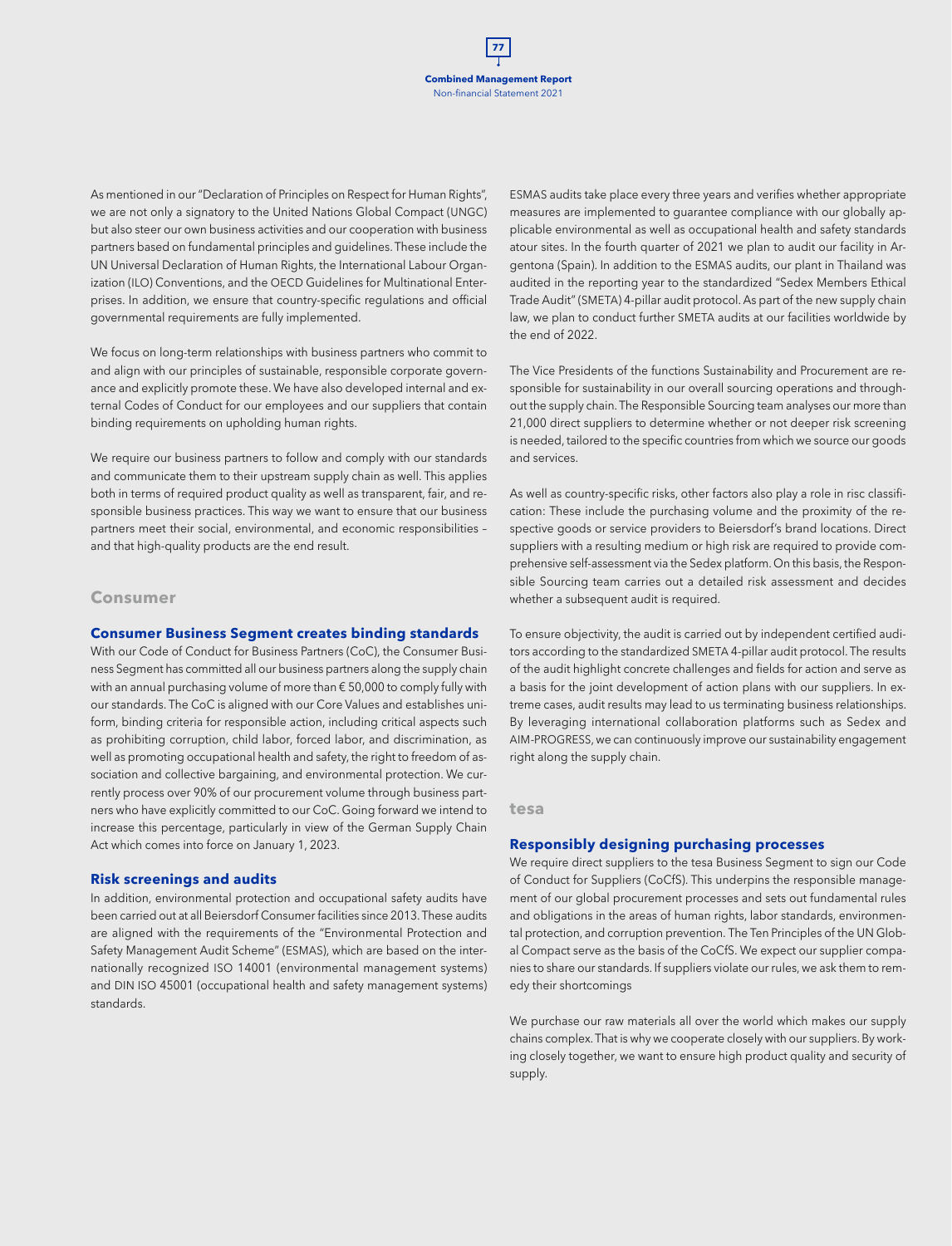The rules for our global purchasing processes are defined and described in the Purchasing Compliance Guideline (PCG), which also forms part of our Group-wide Compliance Manual. This guideline includes binding rules of conduct for our procurement activities. We have provided a "How to source in the right way" training for all tPN employees since 2017 to raise awareness of human rights compliance among our purchasing process managers. This specially developed online training course explains the role of the CoCfS and the PCG in our purchasing processes.

#### **Sustainability program for suppliers**

In addition to securing the explicit commitment of our key suppliers to the tesa CoCfS, our stated objective is to increase supply chain transparency and sustainability constantly and progressively. In 2020 we launched a supplier sustainability program to check our suppliers' compliance with human rights, working conditions and environmental standards in our supply chain. Since then, we ask our suppliers to share their sustainability performance with tesa via the EcoVadis information system. The assessment is the first step to achieve supply chain transparency. Thus, it subsequently enhances sustainable development. At the end of 2021, EcoVadis self-assessments were available for 43% of our direct purchasing volume. Over the next few years, we intend to gradually increase this share: By 2025, sustainability assessments are to be available for a total of 80% of our direct purchasing volume. In the course of 2021 we expanded the sustainability program to include indirect purchasing.

## **Compliance**

The following statement for the topic Compliance covers both Beiersdorf Consumer and tesa. Both Business Segments have established their own independent compliance management systems (CMS), which follow uniform standards and are implemented in close alignment between the two respective Corporate Compliance Management teams. Differences in the precise design of the CMS of the two Business Segments are described below, insofar as they exist.

#### **Our Core Values for responsible conduct**

For us, compliance means that statutory laws as well as commercial rules and regulations are observed without compromise. Both the Consumer and tesa Business Segments have established a respective Code of Conduct (CoC) to ensure compliance with these standards and to fulfill our social responsibility as a company in the best possible way. As an overarching value framework, the CoC is intended to provide orientation for action in all our business activities. Furthermore, it supports all our employees, managers, and company organs in complying with and living by the core principles and values of the Business Segments. As a directive for our actions, the CoC contributes to affirming our company's status now and in the future as a trusted partner to our customers, business partners, shareholders, and further stakeholders.

#### **Group-wide compliance management**

Our Group-wide CMS is based on established standards such as the IDW AsS 980.

We follow these guiding principles:

- Prevent: Preventive measures are anchored into our management system to avoid wrongdoing.
- Detect: We use risk analyses to detect and manage material compliance risks Group-wide. Additional control instruments help reveal noncompliant behavior.
- React and Improve: We penalize any violations of statutory or internal regulations as appropriate in each individual case. In addition, we continuously derive improvement measures for the entire CMS.

We see our compliance management system as making an important contribution to sustainable and future-oriented action, in line with our tradition as a reliable and trustworthy group of companies.

#### **Prevent**

Antitrust law continues to be an important compliance issue for both parts of the Group. The reasons for this are our business models, legal complexity, the continually increasing prosecution activity worldwide, as well as the potential for sanctions by antitrust authorities. In addition to antitrust law, as in previous years, our compliance programs also focus on corruption prevention as well as data protection-compliant behavior. The programs serve to sensitize our relevant employee groups to these topics in particular, and to give them a secure basis for both action and decision-making.

Our Corporate Compliance departments are responsible for defining, developing and monitoring the minimum standards for these programs, as well as an appropriate CMS in their respective organization. These systems are under continual development, always considering the companies' strategies and a constantly evolving international legal framework. Furthermore, the Corporate Compliance departments continually monitor the CMS, advising and supporting local compliance officers as well as local management accordingly.

Both Corporate Compliance departments also support company management in identifying risks that go beyond their own organizational responsibility and periodically carry out a holistic Compliance Risk Assessment for this purpose.

In our regions and affiliates, we have established locally responsible compliance officers who are to communicate all the elements of the compliance programs to our employees and work towards their local application. This is to ensurethat all the components of our compliance system are anchored in the regions and affiliates and are also constantly monitored and improved. A special network of external lawyers specialized in antitrust issues is available to local companies.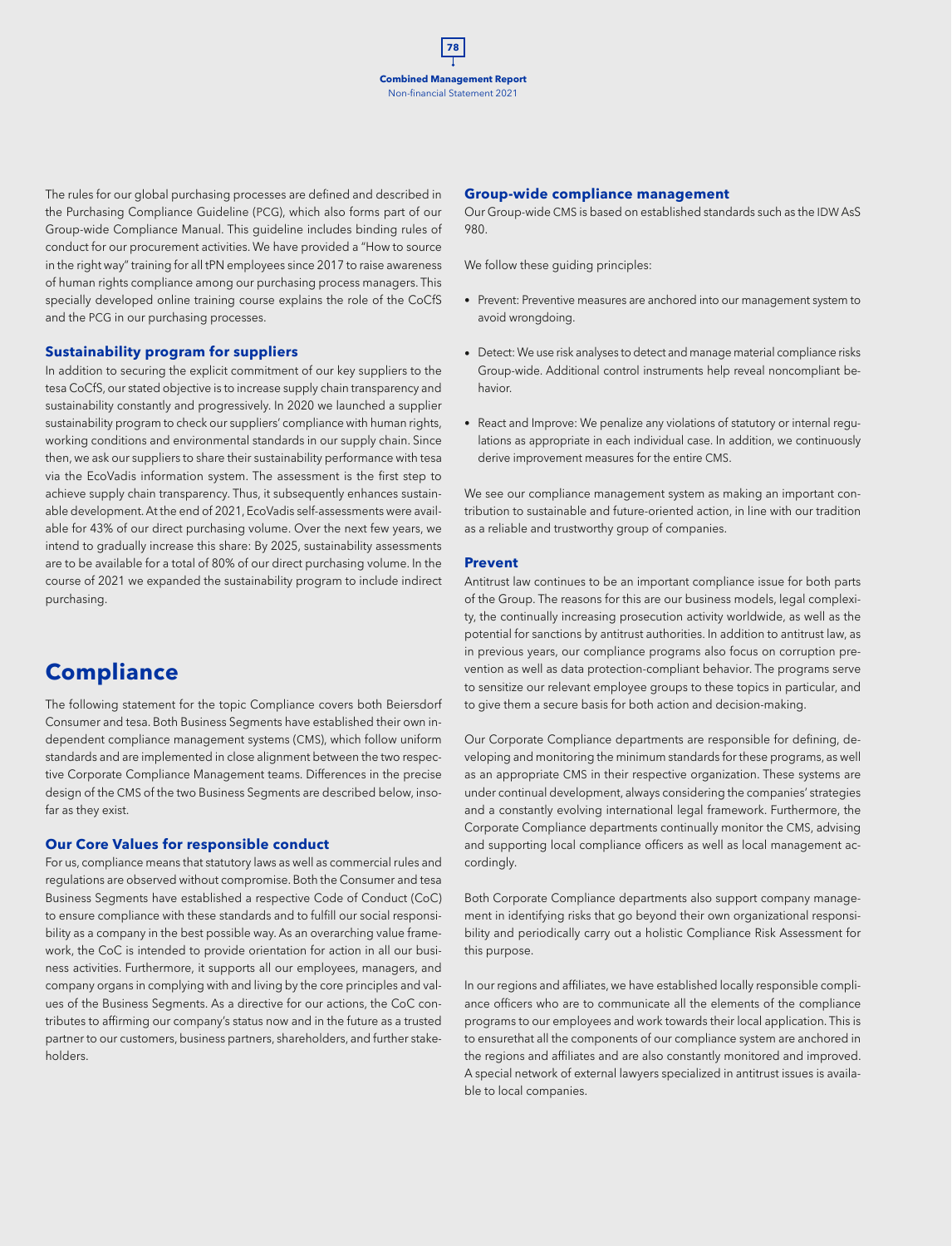Besides practice-oriented training and consulting services, a set of guidelines also forms a core element of our compliance programs.

- These antitrust guidelines provide clear directives on antitrust-compliant behavior, requirements for contact and the exchange of information with competitors, guidance for communication with customers, for example, with regard to sale prices, as well as fundamental dos and dont's.
- The anti-corruption guidelines govern the handling of gifts, product samples, and invitations from and to representatives and employees of other companies or public officials. They also contain information on how to deal with conflicts of interest.
- The data protection guidelines describe in particular how the principles of the European General Data Protection Regulation (GDPR) are implemented for the lawful processing of data in our EU companies. These guidelines direct and instruct our employees on the compliant handling of data. In addition, the data protection teams have established internal partnerships with key data protection functions such as Cyber Security and Procurement.

We have implemented a comprehensive, target group-specific training concept. Taking a risk-oriented approach, we train an average of several thousand employees worldwide annually on corruption prevention as well as antitrust and data protection-compliant behavior. This training is delivered face-to-face or in an e-learning format and it serves to raise our employees' awareness of the topic and to show them where to obtain further support. In addition, Members of the Executive Board and Supervisory Board are regularly informed about relevant compliance matters. In 2021 the Beiersdorf Consumer Segment achieved an employee training participation rate of 95% and the tesa Segment a training rate of 98% for antitrust law training worldwide.1

Our employees can find key guidance and information on the relevant compliance intranet pages. In addition, we use various communication channels such as the intranet and e-mail to inform our workforce regularly about compliance topics and related new developments. In addition, we regularly exchange information with our local affiliates, on generally relevant updates, emerging questions, or best-practice approaches for example.

We anchor the compliance principles in our companies through these regular communication and training measures. As part of a worldwide Compliance Week, in 2021 Beiersdorf once again presented the various compliance programs clearly to all its employees and explained the content of the programs to our workforce.

#### **Detect**

The analysis of compliance risks forms the basis of our compliance management system and our compliance programs. To this end, we regularly identify existing and future compliance risk areas in our business models and our geographical presence as part of a holistic compliance risk assessment. In addition, both corporate compliance departments support their management in identifying risks that go beyond their own organizational responsibility.

In a second step, these are evaluated and prioritized. High-priority issues are analyzed for their specific risks in order to ensure that appropriate countermeasures exist or are taken. This is done both centrally and in the subsidiaries. The results are presented to the Executive Board and leveraged to continually adapt and improve our global and local compliance programs.

In order to work and live compliantly and sustainably, as well as to maintain and further promote an open and trusting culture of compliance and communication, the personal commitment of our individual employees is essential. For this reason, we have established and communicated various reporting systems to report possible compliance violations – anonymously if desired.

For example, the Beiersdorf Consumer Business Segment has implemented the whistleblowing platform "Speak up. We care." that can be accessed worldwide around the clock. Additionally, both Business Segments have established external ombudspersons who are available to receive notifications of potential compliance violations in confidence. Both they and the whistleblower platform are available not only to the company's own employees but also to the general public to allow it to report possible misconduct. Besides the above, we also provide internal options for reporting such as Corporate Compliance e-mail addresses.

We have established processes to investigate and clarify any information received and ensure that appropriate measures are taken, following careful consideration. Relevant specialist functions and the Corporate Auditing department are usually involved in the investigation.

Corporate Auditing is another independent monitoring function within Beiersdorf AG. The department conducts regular audits of both Business Segments, of which compliance-relevant topics form an integral part. In addition, each Corporate Compliance department regularly monitors compliance with centrally defined minimum standards, through on-site visits or queries about the implementation of measures, for instance.

#### **React and improve**

We closely monitor the effectiveness of our compliance management system by means of our regular Group-wide compliance reporting. The results are reported to the Executive Board and Supervisory Board. These reports record compliance incidents as well as the status of our compliance programs centrally and at affiliates worldwide. We derive further action based on this information and implement appropriate measures. The affiliates are naturally required to inform the Corporate Compliance department immediately about any material compliance incidents, also outside the regular reporting cycles, in order to be able to react immediately.

We view the continual and thorough development of our compliance management systems as an integral part of our activities. Through these we take internal adaptation requirements into account, as well as the dynamic changes in legal frameworks and economic conditions. In the reporting year we rolled out updated antitrust guidelines and the corresponding training concepts to all affiliates in the Consumer Business Segment, and also made the necessary adjustments to existing processes in accordance with the EU Whistleblowing Directive. At tesa, existing antitrust guidelines and processes were revised, and key additional compliance training material was created and rolled out to all affiliates for local use.

<sup>1</sup> The participation rate refers to the target and risk group that was defined in advance for the antitrust compliance field. This includes all employees and managers who may come into contact with antitrust issues and requirements. From 2022 onwards, we intend to report further key figures on training in other compliance fields as part of the Non-financial statement.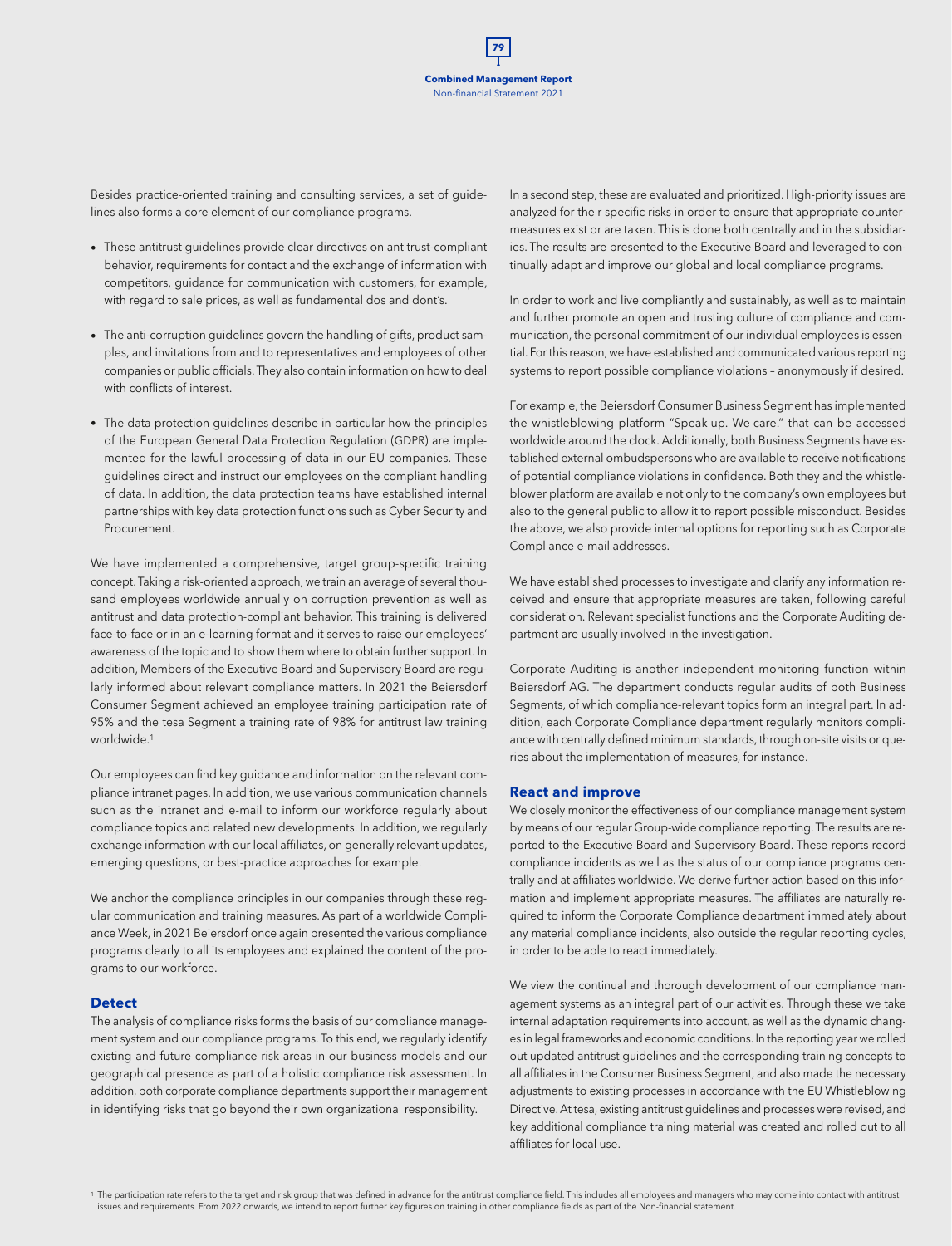## **Further matters**

## **Product Safety**

Our highest priority is to provide safe products that are fully compatible with our consumers' health and the environment. All our products therefore need to comply with numerous statutory requirements before they can receive official market approval. Both Business Segments apply high standards in this regard.

## **Consumer**

In this respect, our understanding of quality goes beyond the evaluation and approval of our products. We understand quality as a dynamic process of continuous improvement and express this understanding in the Beiersdorf Quality Policy. It guides our Executive Board, our management, and all our employees in their daily actions. The Policy serves to maintain and expand our costumer satisfaction as well as high levels of trust for the long term, thus ensuring our future competitiveness.

### **Safety evaluation of all raw materials and cosmetic product formulas**

To make sure we meet our own strict requirements regarding the quality of our products, we employ a team of experienced, highly qualified safety assessors. Only when raw materials and formulas have passed the legally required assessment and approval by this team can they be used in our finished products.

The safety assessors work closely with related specialist functions such as Research & Development for formulas and packaging. Together they evaluate every raw material we use and every formula with regard to their safety and compatibility for consumers. This is done primarily in accordance with the internationally recognized rules laid down in EU Cosmetics Regulation 1223/2009 for safety assessment, as well as the requirements of the SCCS Notes of Guidance in the 11th revision from 2021. These European specifications for the safety assessment of raw materials and products are recognized internationally. They are therefore frequently adopted in other countries and regions of the world, where they serve as legal guidelines for marketing.

As well as experience and technical know-how, safety evaluations of cosmetic products rely strongly on scientific exchange about new findings regarding the compatibility and safety of raw materials, formulas, and packaging materials. Accordingly, our safety assessors attend international conferences, participate in working groups and expert teams, and also take part in specialist international training courses. The focus is always on professional exchange and ongoing training. This should help us continue to act appropriately and responsibly in the future.

It is also important to us that we hold our external service providers and suppliers, such as perfume and raw material manufacturers, accountable. We require them to certify their compliance with statutory requirements as well as those that go beyond the legally required scope.

### **Beiersdorf's global mandatory safety requirements**

We have established our detailed safety requirements in the Beiersdorf Product Safety Policy. This is a globally binding policy, as we do not differentiate between regions or sites in our safety evaluation of raw materials, formulas, and products, but apply the same uniform standards worldwide.

The requirements of the EU Cosmetics Regulation 1223/2009 are particularly important to us. On the one hand, the EU Cosmetics Regulation governs the qualification of safety assessors and product safety requirements; on the other, it also defines the specifications for correct product labeling and for providing information that ensures safe transport and product handling.

Global statutory requirements on product safety change continually. To mitigate the risk of infringing current regulations, our central Regulatory Affairs team collaborates with an international network of local regulatory affairs officers. They follow all the regulatory requirements and the latest changes to them in the countries in which our products are sold. This way, we ensure our products meet all the currently applicable requirements for their respective markets as early as the product development stage.

### **Animal testing**

At Beiersdorf, we are committed to making animal testing obsolete worldwide. We are convinced that animal testing is not necessary to prove the skin tolerability and effectiveness of our cosmetic products. This is why we do not conduct any animal testing for our cosmetic products and their ingredients, and do not have any animal testing done on our behalf.

In the EU, animal testing has been completely banned for cosmetic products since 2004, and for all the ingredients of these products since 2013. Beiersdorf complies with these legal requirements and, for a long time before they were developed, we actively avoided animal testing worldwide whenever legally possible. It is our stated goal to advance research to the point when animal testing can be completely abandoned worldwide.

Consumer safety is our top priority. As one of the leading research-based companies, we have been involved in the development and acceptance of alternative test methods for almost 40 years. We are significantly involved in the development and validation of key methods that are now internationally accepted by the OECD (Organisation for Economic Co-operation and Development) and alrrecognized by important regulatory authorities.

In collaboration with numerous partners and stakeholders to date, we are actively engaged in the development of innovative alternative methods and the international acceptance of existing ones. We are involved in various working groups in the European umbrella organization of the cosmetics industry (Cosmetics Europe), cooperate with the European Centre for the Validation of Alternative Methods (EURL ECVAM) and support the OECD by providing scientific findings. We are an active member of the European Society of Toxicology In Vitro (ESTIV) and since 2006 a founding member of the European Partnership for Alternative Approaches to Animal Testing (EPAA), a joint organization of the European Commission and seven industry sectors. In addition, Beiersdorf has established cooperations in the field of innovative cutting-edge research, for example in research into so-called organ chips, which simulate the interaction of several organs.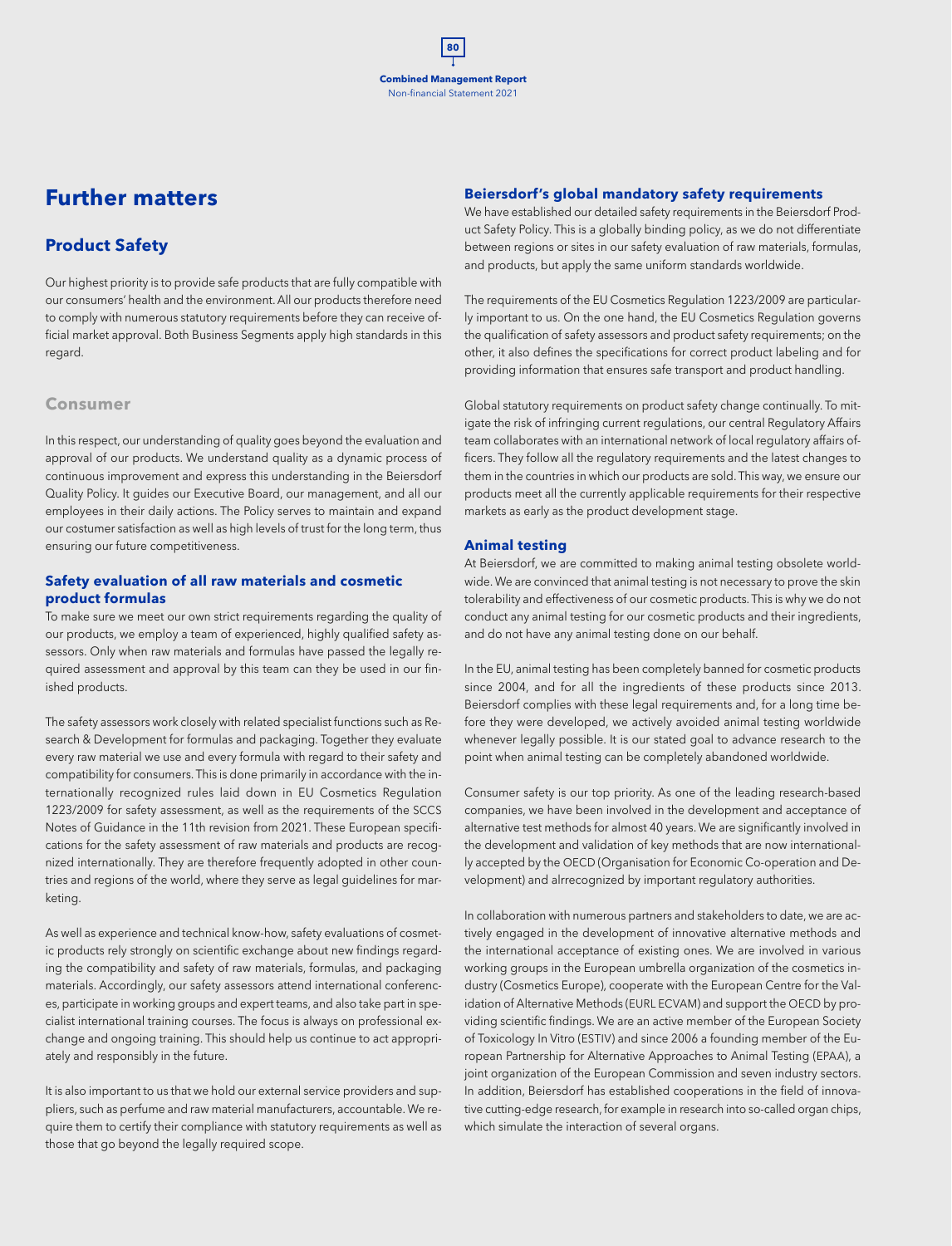Even though great progress has already been made, at the present time, there are still not officially accepted and established alternative test methods for all safety issues. Therefore, we will also continue to advocate intensively for the development and successful use of alternatives to animal testing.

#### **tesa**

The quality and safety of our products are decisive for the satisfaction of our customers and thereby for our economic success. tesa wants to ensure this through consistent quality management. If products display safety defects, this can have a negative impact – both on us and the people who handle them. We aim to continually make products that satisfy the highest quality and safety requirements.

#### **A systematic approach to quality and safety**

tesa wants to design its products and processes to ensure that they fulfill the diverse expectations of our customers and stakeholders and that no one is harmed during their production or use. Our core goal for product safety is to keep the number of product liability cases to zero. All tesa production sites therefore apply certified management systems in accordance with globally recognized quality norms, standards, and regulations. The compliance of our products, systems, and processes is periodically checked and confirmed through both internal and external audits at the relevant locations.

We comply with applicable laws and guidelines. Our internal Product Safety Guidelines complements strict statutory provisions and describe mandatory measures that enable us to further increase the safety of our products. In addition, they specify the roles and responsibilities of the Product Safety & Conformity Representatives (PSCR). The tesa Product Safety Guidelines apply worldwide and our employees have access to the document via our intranet.

#### **Product safety officers**

Every plant worldwide has a local Product Safety & Conformity Representative (PSCR) who reports to the Corporate PSCR, the central product safety officer. All our PSCRs must complete an external training course that is recognized officially. They are usually also quality officers at the plants.

Product safety management at tesa is an essential component of quality management, for which the Executive Board holds co-responsibility. The Corporate Regulatory Affairs and Product Development departments are responsible for assessing materials and substances. For these assessments they rely on various chemicals databases, evaluate research findings, and consider information on safety-related substance properties as well as the safe handling of substances and mixtures. As a rule, a safety data sheet is available for every product that includes comprehensive safety information – for example, on materials and substances, proper storage and correct handling, as well as recommendations for disposal.

#### **Risk analyses ensure quality**

Avoiding product errors plays a key role for us, so the Product Development and Production departments conduct risk assessments or failure mode and effects analyses (FMEA) for every new project. This helps them to identify potential defects in design, production or even usage directions, such as inaccurate instruction manuals, during the development process. Once products are on the market, our business units continue to monitor them. If the units recognize that a renewed risk analysis and evaluation as well as further or new measures are required, they initiate the necessary steps to ensure the health and safety of our customers and employees.

#### **Internal audits and training courses**

Safe product solutions are due not only to the strict quality requirements of tesa but also to the consistent development of expertise within the company. In the reporting year, selected PSCRs received training on how to carry out line checks during production, in accordance with product integrity requirements. This allowed the required specialist knowledge to be expanded further.

The Quality Management department and PSCRs are responsible for our internal audits. Both event-driven and annual audits are carried out on Research and Development and Production as well as other divisions as required, for example Marketing. In the reporting year, the tesa Group's production sites again passed an audit in accordance with globally recognized quality norms and standards such as ISO 9001 or IATF 16949. IATF certification in particular places special emphasis on the conformity of all products, processes, parts, and services, as well as product safety.

## **EU Taxonomy Reporting**

With the entering into force of the EU Taxonomy Regulation, Beiersdorf is obliged to disclose information on turnover, capital expenditures (CapEx) and operating expenses (OpEx) that are associated with environmentally sustainable economic activities. The EU Taxonomy Regulation sets out criteria for determining whether an economic activity is eligible for classification as sustainable with regard to various environmental objectives. The overall objective is to create a more sustainable financial system, to channel direct investments to green and sustainable projects, and thus to contribute to the European Green Deal.

The Regulation came into effect for the financial year 2021 with simplifications for reporting, which is why the following information refers only to the taxonomy eligibility of economic activities and not to their taxonomy alignment. In addition, the information available concerns only the environmental objectives "Climate change mitigation" and "Climate change adaptation".

#### **Taxonomy Impact Analysis Procedure1**

To determine its overall taxonomy capability, Beiersdorf assembled a cross-functional team in spring 2021 with representatives from the tesa and Consumer Sustainability Departments, Group Accounting and Consolidation (Consumer), and Corporate Controlling (tesa) at its core. In addition, further departments including IT Controlling, Manufacturing Controlling, and Facility Management were involved in order to integrate expertise on individual business activities.

<sup>1</sup> Given the ongoing dynamic development of the formulations contained within the EU Taxonomy Regulation, uncertainties persist regarding the interpretation of its wording and terms. There may therefore be adjustments in future to our Taxonomy Impact Analysis.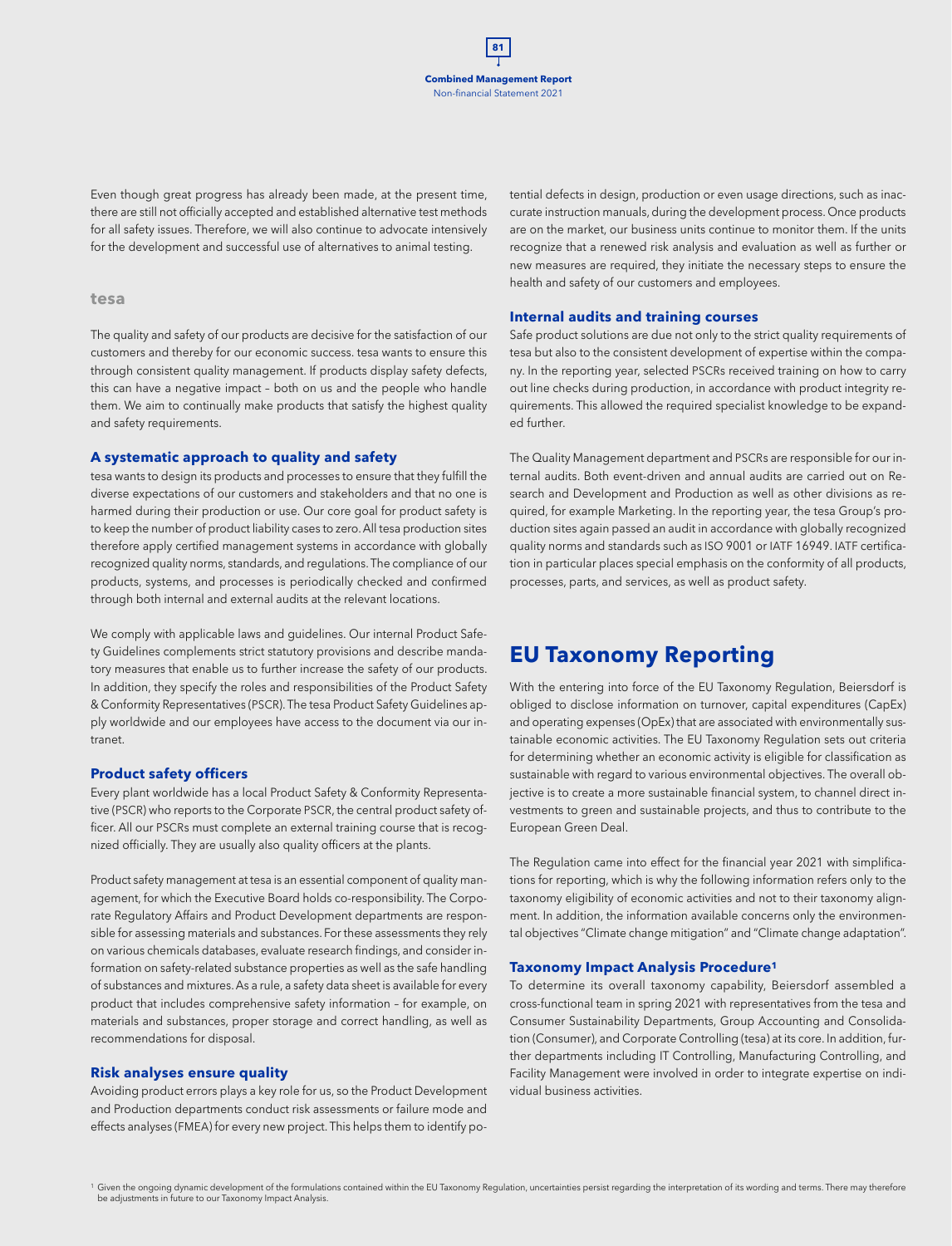In a first step, the team identified the taxonomy-eligible activities at Beiersdorf, with reference to the definitions of the NACE codes referenced in Annex 1 of the Sustainable Finance Taxonomy Regulation (EU) 2020/852 and the activity descriptions. The Taxonomy Compass provided by the EU Commission was also applied.

In parallel, the definitions of the key OpEx, CapEx and turnover figures as defined in Annex 1 of Regulation (EU) 2020/852 were analyzed, and the data for the respective reference values (key figure denominators) were collected, based on the data in our Financial Controlling systems. The relevant cost types were identified here, particularly in the area of OpEx.

For the activities identified as taxonomy-eligible, approaches were then defined for estimating and gathering data on the corresponding OpEx, CapEx and turnover.

#### **Taxonomy-eligible Economic Activities Identified**

The following economic activities have been identified as taxonomy-eligible:

#### **Information and Communication**

• Since the Consumer Business Segment operates a Data Center and provides these services to tesa, Activity 8.1 "Data processing, hosting and related activities" was identified as relevant. Also relevant is Activity 8.2 "Data-driven solutions for GHG emissions reductions", as we use GaBi and SoFi emissions management software as well as energy management systems.

**Construction and Real Estate**

- Activity 7.4 "Installation, maintenance and repair of charging stations for electric vehicles in buildings (and parking spaces attached to buildings)" was identified as relevant, as we have vehicle-charging stations on our premises that are operated by a third party.
- Activities 7.3 "Installation, maintenance and repair of energy efficiency equipment", 7.5 "Installation, maintenance and repair of instruments and devices for measuring, regulation and controlling energy performance of buildings" and 7.6 "Installation, maintenance and repair of renewable energy technologies" are part of our building management; they also include the installation, maintenance and repair of photovoltaic systems as well as measuring systems and energy-efficiency control units. We have classified the activities under 7.1 "Construction of new buildings" as not applicable to Beiersdorf. The construction of the factory and office buildings commissioned by us do not represent new buildings for the purpose of resale but serve our ongoing business operations.

#### **Energy**

• In this area, Activity 4.25 "Production of heat/cool using waste heat" was identified as taxonomy-eligible, as we use waste heat for internal heating processes. Other activities in this area, e.g. regarding the generation of renewable energies, were recorded in accordance with the EU Taxonomy Regulation under the economic activity "Construction and real estate".

#### **Transport**

• All our transport activities are outsourced to service providers, so that there is no taxonomy-eligible activity here either. Only our own fleet of company cars falls under Definition 6.5 "Transport by motorbikes, passenger cars and light commercial vehicles".

#### **Manufacturing Industry / Goods Manufacturing**

- The manufacture and sale of products from the Consumer business segment do not fall within the scope of taxonomy eligibility.
- tesa does not produce plastics in primary form but obtains them from suppliers. Therefore, only revenues from the production of subcomponents for batteries are taxonomy-eligible (Activity 3.4 "Manufacture of batteries").

#### **Analysis and calculation to turnover**

In our analysis, we concluded that in the category of turnover, only the economic activity 3.4 "Manufacture of batteries" at tesa falls within the taxonomy-eligible business activities. However, we have classfified it as not applicable to Beiersdorf, as these sales represent less than 1% of tesa's turnover and thus significantly less than half a percent of the Group's turnover of € 7,627 million (see Consolidated Financial Statements, Income Statement).

### **Analysis and OpEx Calculation**

As a basis for the calculation of the OpEx (denominator) reference value, the key financial figures for the full financial year 2021 were drawn from Beiersdorf's Financial Controlling systems. At the same time, detailed queries were carried put to the respective Controlling Functions to ensure data quality.

Included in the reference value were:

- All Research and Development operational costs
- All short-term leases
- Maintenance and repair costs of our company car fleet
- Maintenance and repair costs of our buildings as well as building and office technology systems
- Our IT infrastructure costs.

To calculate the percentage shares of taxonomy-eligible positions in the total reference value (numerator), data was gathered directly from our financial systems as far as possible. In cases where direct allocation was not possible, percentage shares were broken down and allocated via suitable keys (e.g. personnel keys) where necessary.

Around 3% of this reference value (€ 408 million) relates to the activities described above as taxonomy-eligible. This value is not considered material and therefore no reporting on OpEx is provided.

#### **CapEx Calculation**

For CapEx we identified the investments and long-term leases associated with the activities classified as taxonomy-eligible; these are reported for both Business Segments. In addition to the investments in intangible assets (€ 11 million) and property, plant and equipment (€ 402 million; see Notes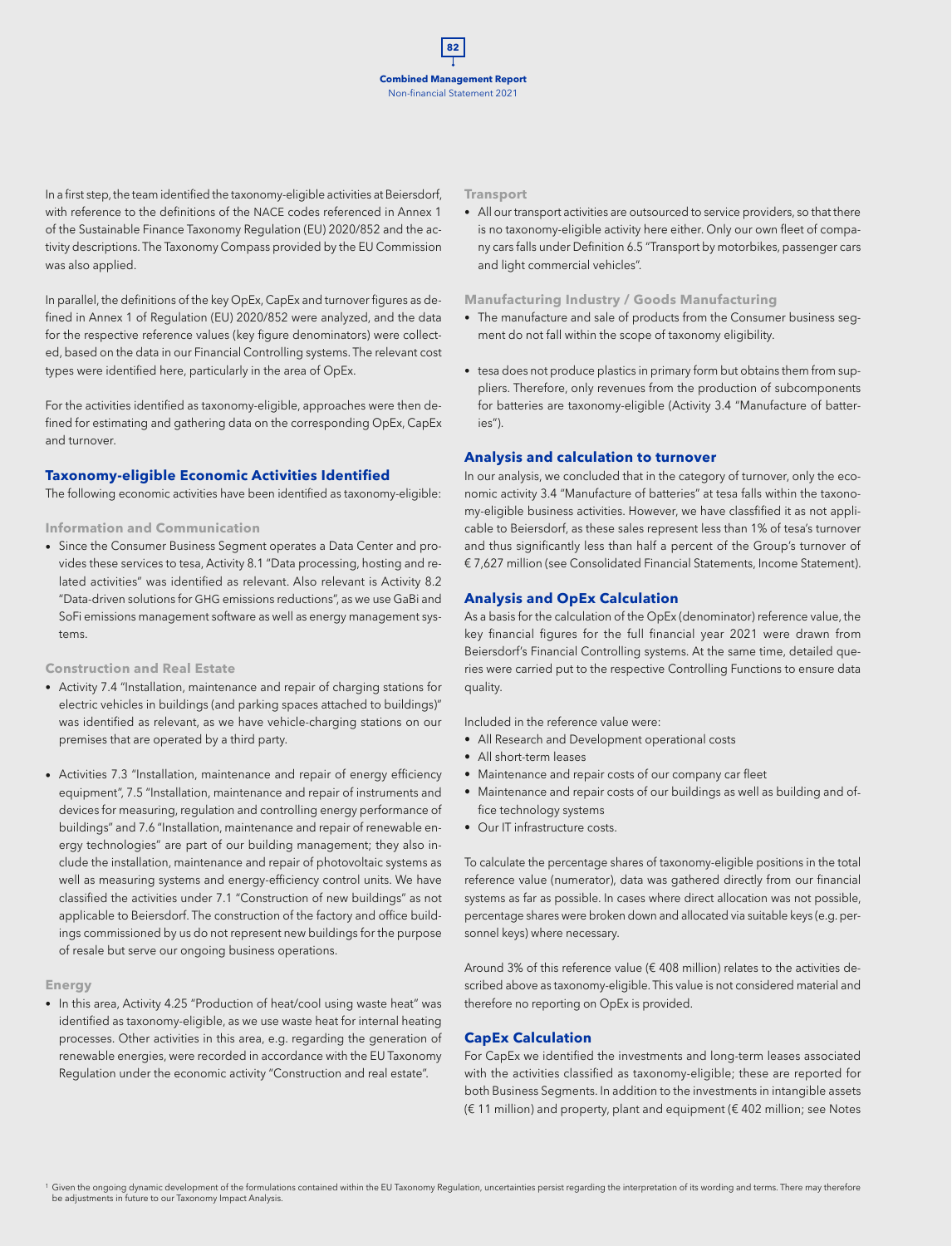to the consolidated financial statements) reported in the annual report, the reference figure of € 502 million for CapEx also includes property, plant and equipment with long-term rights of use in the amount of € 89 million. As the investments of  $\epsilon$  13 million identified as tax-deductible amount to less than 3% of the reference figure, a detailed breakdown by individual economic activity is not provided.

#### **RELEVANT KEY FIGURES FOR THE NON-FINANCIAL STATEMENT OF THE BEIERSDORF GROUP**

| <b>Consumer Business Segment</b>                                                                                            | Unit                                  | 2020           | 2021           |
|-----------------------------------------------------------------------------------------------------------------------------|---------------------------------------|----------------|----------------|
| Environment                                                                                                                 |                                       |                |                |
| GHG emissions (Scope 1 and Scope 2)                                                                                         | t CO <sub>2</sub> e                   | 40,157         | 43,654         |
| GHG emissions (Scope 3)                                                                                                     | t CO <sub>2</sub> e                   | 1,047,841      | 1,041,703      |
| Absolute reduction GHG emissions (Scope 1 and Scope 2) vs. 2018                                                             | %                                     | 32             | 26             |
| Absolute reduction of GHG emissions (Scope 3) vs. 2018                                                                      | %                                     | 11.5           | 12.0           |
| Reduction of fossil-based virgin plastic vs. 20191                                                                          | %                                     | 6              | 9              |
| Recycled material in plastic packaging <sup>1</sup>                                                                         | $\%$                                  | $\mathbf{1}$   | $\overline{7}$ |
| Reduction of nonbiodegradable polymers in European<br>product formulas (based on raw material volume) vs. 2016 <sup>1</sup> | %                                     | $\overline{7}$ | 52             |
| Reduction of microplastic in NIVEA products<br>(based on raw material volume) vs. 2016                                      | %                                     | 67             | 100            |
| Reduction of microplastic in EUCERIN products<br>(based on raw material volume) vs. 2016                                    | %                                     | 25             | 45             |
| Share of mass balance palm (kernel) oil and derivates <sup>1</sup>                                                          | %                                     | 100            | 100            |
| FSC-certified paper in folding boxes <sup>1</sup>                                                                           | %                                     | 100            | 100            |
| <b>Employees</b>                                                                                                            |                                       |                |                |
| Share of women management group 1 - 3                                                                                       | %                                     | 33             | 34             |
| Share of internal recruitments management group 1                                                                           | %                                     | 60             | 100            |
| Share of internal recruitments management group 2                                                                           | %                                     | 79             | 88             |
| Accident frequency rate (AFR)                                                                                               | Accidents per 1 million working hours | 1.6            | 1.0            |
| Human Rights                                                                                                                |                                       |                |                |
| Coverage supplier risk screening                                                                                            | %                                     | 100            | 100            |
| Coverage code of conduct                                                                                                    | %                                     | 903            | 92             |
| Compliance                                                                                                                  |                                       |                |                |
| Participation rate competition compliance training                                                                          | %                                     | 96             | 95             |
| tesa Business Segment                                                                                                       | Einheit                               | 2020           | 2021           |
| Environment                                                                                                                 |                                       |                |                |
| GHG emissions (Scope 1 and Scope 2)                                                                                         | t CO <sub>2</sub> e                   | 54,140         | 58,373         |
| Specific GHG emissions per metric ton of end product                                                                        | t CO <sub>2</sub> e                   | 0.82           | 0.80           |
| Electricity from renewable energy sources                                                                                   | %                                     | 50             | 52             |
| <b>Employees</b>                                                                                                            |                                       |                |                |
| Accident frequency rate (AFR)                                                                                               | Accidents per 1 million working hours | 3.5            | 4.1            |
| Compliance                                                                                                                  |                                       |                |                |
| Participation rate competition compliance training                                                                          | %                                     | 98             | 98             |
| Human rights                                                                                                                |                                       |                |                |
| Coverage direct spend from suppliers assessed by EcoVadis                                                                   | %                                     | 31             | 43             |
| <b>Product safety</b>                                                                                                       |                                       |                |                |
| tesa plants with quality management certificates                                                                            | %                                     | 100            | 100            |

<sup>1</sup> not including COPPERTONE<br><sup>2</sup> According to definition of United Nations Environment Program

<sup>3</sup> Retrospective change in the 2020 coverage rate due to improved data quality.